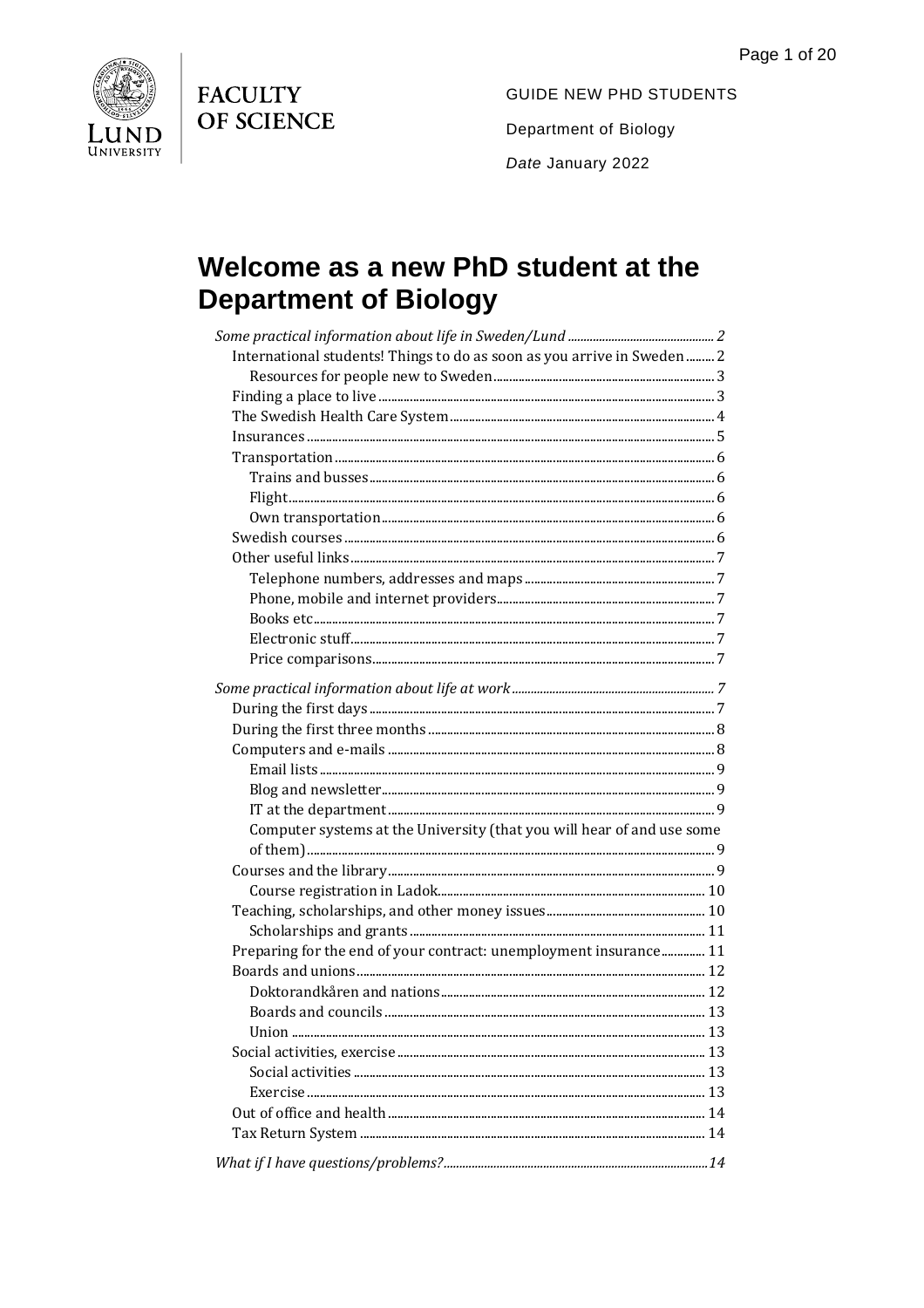| Appendix 1. Description of PhD representative positions within the Biology |    |
|----------------------------------------------------------------------------|----|
|                                                                            |    |
| Biology doctoral student council, BDR (Biologiska Doktorandrådet) 16       |    |
| Biology Department board (biologiska institutionens styrelse)  16          |    |
| Research study board, FUN (Forskarutbildningsnämnden) 17                   |    |
| First and second cycle programmes board, GUN                               |    |
|                                                                            |    |
|                                                                            |    |
|                                                                            |    |
| Gender equality and equal opportunities group (Jämställdhetsgruppen) 18    |    |
| Reference group for the Biology Library (Referensgrupp för                 |    |
|                                                                            | 19 |
| Scientific and social activities, SACT (Gruppen för vetenskapliga och      |    |
|                                                                            | 19 |

# <span id="page-1-1"></span><span id="page-1-0"></span>Some practical information about life in Sweden/Lund **International students! Things to do as soon as you arrive in Sweden**

1. **Citizens of countries outside the EU need to register at Sweden Migration Agency (Migrationsverket) to get a right to reside**. If you come from a country outside the EU, you should have a visa or residence permit before you arrive. You must apply for an extension once in two years if you are going to be studying in Sweden for more than a year. You can also get permits for your spouse/children. [Information about how to apply for a work permit \(Sweden Migration](https://www.migrationsverket.se/English/Private-individuals/Working-in-Sweden/Employed/How-to-apply.html)  [Agency's](https://www.migrationsverket.se/English/Private-individuals/Working-in-Sweden/Employed/How-to-apply.html) website)

Sweden Migration Agency's [information for EU/EEA citizens](https://www.migrationsverket.se/English/Private-individuals/EU-EEA-citizens-and-long-term-residents/Work-study-or-live-in-Sweden-for-EU-EEA-citizens.html)

2. **Visit a Swedish state service centre (you** *must* **bring your residence permit/right to reside, passport and proof of employment stating your salary) to get your personal identity number** (personnummer). This consists of your date of birth and 4 additional digits, the combination of which will be unique for you. Do this as soon as possible – without this you can hardly do anything, like open a bank account, set up a (mobile) phone contract and such.

[The Swedish Tax Agency's \(Skatteverket\)](https://www.skatteverket.se/servicelankar/otherlanguages/inenglish/individualsandemployees/movingtosweden.4.7be5268414bea064694c40c.html) information on moving to [Sweden](https://www.skatteverket.se/servicelankar/otherlanguages/inenglish/individualsandemployees/movingtosweden.4.7be5268414bea064694c40c.html)

3. **Set up a bank account into which your salary will be paid**. Many banks require a Swedish or "bank"-ID before giving you a debit card and other things, even though it is against the EU conventions if you are an EU citizen. The policies for opening a bank account have been changed making it harder to open an account. Banks that do not require that are for example SEB (contact and make an appointment) and Skandiabanken. To get your salary deposited into your account you need to fill out a form that is sent to Nordea (the bank Lund University uses). To get the form contact your HR administrator. When asking for a debit card DO NOT tell them that you are a "PhD student" or "post-doc." Tell them that you are an "employee at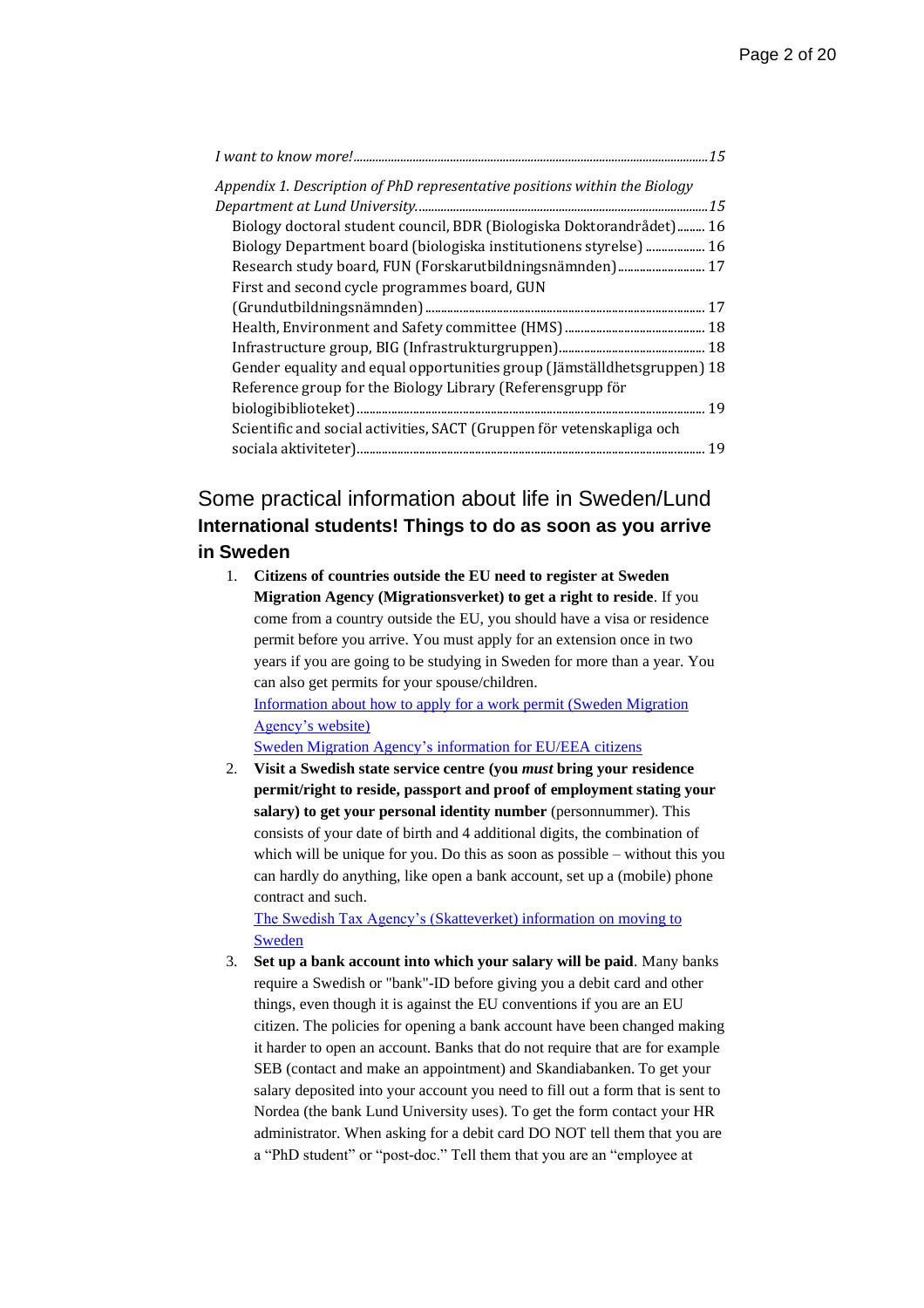Lund University." Otherwise, you may get a temporary account and card that you can only use in stores and not on the Internet. Make sure to bring your passport/Swedish ID card (if you have one), population registration certificate (personbevis – it is a certificate showing your personal identity number), and a proof of employment stating your salary. You can get a population registration certificate at the Swedish Tax Agency in Lund or [online on the Swedish Tax Agency website](https://www.skatteverket.se/servicelankar/otherlanguages/inenglish/individualsandemployees/livinginsweden/populationregistrationcertificate.4.361dc8c15312eff6fd117b6.html#!/valjare/steg1)

4. **Get a Swedish ID card**. When you receive your personal identity number, apply for an ID card immediately. You will get an appointment to register your biometrics. It takes around 2 weeks to get a Swedish ID card. [Offices that issue ID cards | Skatteverket](https://www.skatteverket.se/servicelankar/otherlanguages/inenglish/individualsandemployees/livinginsweden/idcard/makeanappointmentforapplicationofidcard.4.3810a01c150939e893f1e328.html)

If you have some questions about the procedure for getting a personal identity number or bank account and such, you can talk to your HR administrator or your unit administrator. They will help you. [Administration | Internal Biology \(lu.se\)](https://www.biology.lu.se/internal/organisation/administration)

#### <span id="page-2-0"></span>*Resources for people new to Sweden*

- [Sweden Migration Agency](https://www.skatteverket.se/servicelankar/otherlanguages/inenglish/individualsandemployees/livinginsweden/populationregistrationcertificate.4.361dc8c15312eff6fd117b6.html#!/valjare/steg1)
- [Swedish Public Employment Service](https://arbetsformedlingen.se/other-languages/english-engelska/do-you-want-to-work-in-sweden)
- [Information for international staff |](https://www.staff.lu.se/employment/international-staff) Staff pages

#### <span id="page-2-1"></span>**Finding a place to live**

You might have problems to find a flat or a room, as the housing situation in Lund can be very problematic, especially in autumn. Below are some links that might help you to find accommodation quickly. Here you can also find 2nd hand contracts/subleases for shorter time periods or get a room in a flat with shared kitchen/bathroom. If you are searching urgently, here you might find something fast this way.

- [Bopoolen](https://bopoolen.nu/en/find-housing/)
- Blocket [\(in Swedish\)](https://bostad.blocket.se/p2/sv/find-home/?searchAreas=Sk%C3%A5ne_l%C3%A4n)
- [hemavi](https://start.hemavi.com/tenant-en)

You can also send an email on the departmental mailing list [\(anslagstavlan@biol.lu.se\)](mailto:anslagstavlan@biol.lu.se). Sometimes a colleague knows about an available accommodation.

If you are looking for something more permanent, you might want to queue at AFB or LKF. Queuing times can be long though. Before you can apply you need to register on their websites.

**AFB** rents out only to students and PhD students and has every type of accommodation from corridor rooms to family flats. Queuing times for a corridor room are not too long, but to get a flat can take up to 6 months (2018). To be eligible for using this queue you need to be a member of Studentlund and the Academic Society in Lund. You can become a member online, via Studentlund's website as soon as you have been accepted as a student. You must pay the fees either using Swish or swift transfer. [Studentlund](https://www.studentlund.se/)

**LKF** rents out all kinds of flats. Queuing times to get an apartment start at  $\sim$ 1 year for the least wanted flats. [LKF's website \(in Swedish\)](https://www.lkf.se/att-hyra-hos-oss/)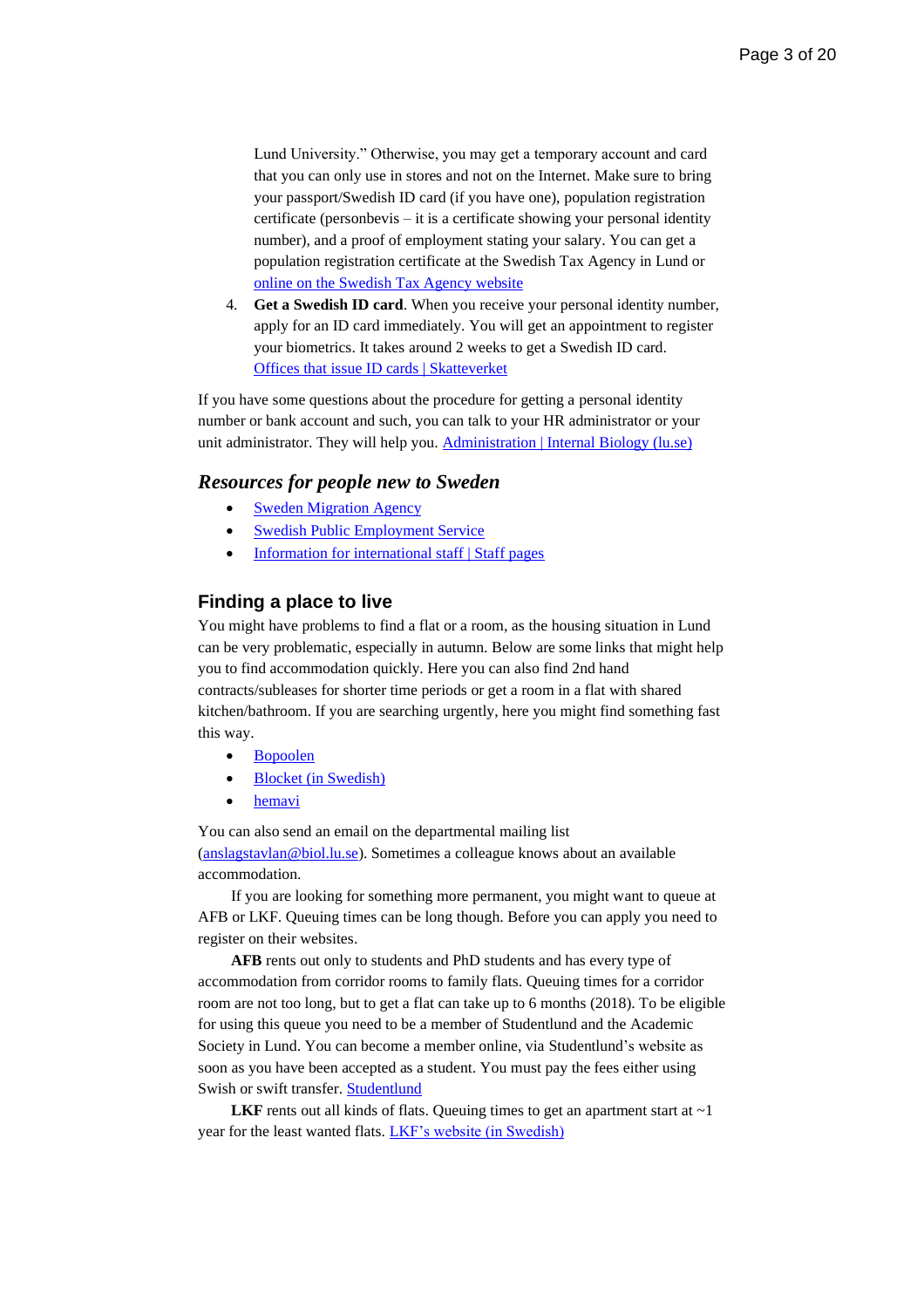If you are moving, you must register your new address within 1 week of moving (this is free) at the Swedish Tax Agency or via Adressändring. Most companies in Sweden are connected to the population register (folkbokföring) and they will only send bills and such to the address you are registered to. To forward your post to your new address costs money and you can sign up for this through Adressändring.

#### [Reporting a change of address | Swedish Tax Agency](https://www.skatteverket.se/servicelankar/otherlanguages/inenglish/individualsandemployees/reportingachangeofaddress.4.5c1163881590be297b51920b.html) [Adressändring](https://www.adressandring.se/in-english)

You also need to tell your HR administrator when you change your address so that they can change your address in the administrative systems.

#### <span id="page-3-0"></span>**The Swedish Health Care System**

**In case of an emergency, call 112**. Using the University phones, you must dial 0- 112.

If you are employed in Sweden, you are automatically insured for health care within Sweden (exception: dentist). [General information about the hospital in Lund.](https://vard.skane.se/en/skane-university-hospital/about-us/) There are several **health care centres "vårdcentral"** in Lund. [You find them](https://www.1177.se/Skane/hitta-vard/?q=V%c3%a5rdcentral&l=)  [through the website 1177 \(in Swedish\)](https://www.1177.se/Skane/hitta-vard/?q=V%c3%a5rdcentral&l=)

When you're feeling ill, you should go up early in the morning and start calling to your vårdcentral from 8 o'clock. It might take a while until you'll get through – you can request for a call back. A nurse will answer and already try to find out about your problem. They will give you an appointment sometime during the day, and usually then you don't have to wait long once you go to vårdcentralen. Getting there, you always have to pay around 200 SEK before you'll be checked. All other treatments are paid by the state. If you need to have medical care a lot, you can ask for a card where your payments are registered, so that you don't need to pay more than 1200 SEK (2022) during one year, if you register the visits. [\(More detailed](https://www.1177.se/en/Skane/other-languages/other-languages/soka-vard/det-har-betalar-du-for-varden-i-skane/)  [information](https://www.1177.se/en/Skane/other-languages/other-languages/soka-vard/det-har-betalar-du-for-varden-i-skane/) on 1177)

If you suffer from something more urgent, you can always go to **Akutenmottagningen, the emergency room at the University hospital**. Just go, register at the desk, and wait until it's your turn.

**Dental Care** is not part of the Swedish general healthcare system. You will, therefore, need to register with a dental insurance plan, otherwise an emergency treatment could cost around 2000 SEK for normal filling. The Swedish dental service (Folktandvården) is one option. You can schedule an appointment for dental inspection, and your monthly insurance fee depends on your dental health. When you are signed up with an insurance plan, you don't need to pay extra money for emergency treatment and routine checkout if you visit any dental praxis that is part of the Folktandvården (There are other private dental praxis and private dental insurance plans, but a bit more expensive).

#### [Folktandvården](https://folktandvardenskane.se/)) (in Swedish)

#### [How to find dentists and emergency dental care on Region Skånes](https://www.skane.se/en/Health-care/dental-care/find-a-dentist/) website

**For both dentists and other physicians**, you can choose a private option. There are many of these in town, try to search for "läkare" = doctors or "tandläkare"  $=$  dentists at eniro [\(in Swedish\).](https://www.eniro.se/) Private dentists can vary very much in price. For private physicians it also holds that the state covers part of the treatment costs, but the reimbursement is set by the prices at the state-run dentists.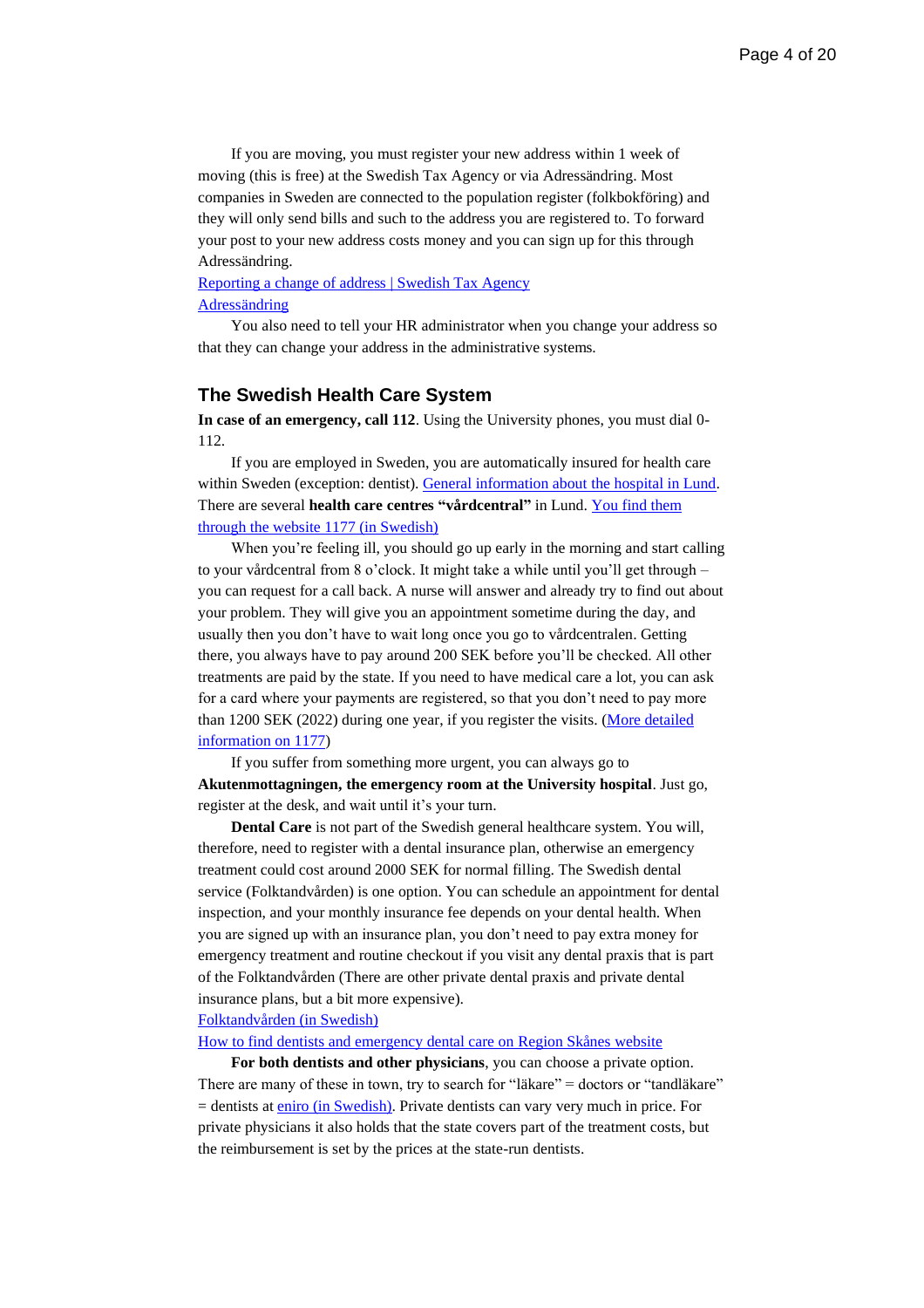**To go to the gynaecologist**, you can call Kvinnokliniken in Lund 0771 11 18 88[. Information about gynaecology health care on Region Skåne's website \(in](https://vard.skane.se/skanes-universitetssjukhus-sus/om-oss/det-har-jobbar-vi-med-pa-sus/kvinnosjukvard/)  [Swedish\).](https://vard.skane.se/skanes-universitetssjukhus-sus/om-oss/det-har-jobbar-vi-med-pa-sus/kvinnosjukvard/)

In Sweden, checking for sexually transmitted infections (STI) is free and anonymous. Call 046 17 21 13 (or 046 17 11 65). [Information on where to go if you](https://vard.skane.se/skanes-universitetssjukhus-sus/mottagningar-och-avdelningar/hudmottagning-genitala-sjukdomar-lund/)  have a [STI \(Region Skåne's website \(in Swedish\).](https://vard.skane.se/skanes-universitetssjukhus-sus/mottagningar-och-avdelningar/hudmottagning-genitala-sjukdomar-lund/)

As soon as you are employed as a PhD student you will get refunded for the payment of 95 SEK to see a doctor and some of your prescription costs as well if you make sure to get a booklet for "**högkostnadsskydd**" from your doctor and have the doctor stamp into it each time. Reimbursement of healthcare and medication [costs | Staff pages](https://www.staff.lu.se/employment/salary-and-benefits/benefits/reimbursement-healthcare-and-medication-costs)

**For work-related issues**, there is an occupational health service offered by Lund University. Contact them to make an appointment for services including medical advice, ergonomics issues, psychological issues, etc. They also offer CPR training and handle statutory occupational testing such as vaccinations and allergy tests (example: if you work with mice, they will do a medical exam to see if you are sensitive to developing allergies against mice). Occupational Health Service | Staff [Pages](https://www.staff.lu.se/employment/work-environment-and-health/health-and-wellness/occupational-health-service)

#### <span id="page-4-0"></span>**Insurances**

As EU citizen, you don't need an extra health insurance within Europe (also for private travelling). [Non-EU and EU citizens can apply for secondary/social](https://www.forsakringskassan.se/english/travel-work-study-or-receive-care-abroad/travel-or-receive-medical-or-dental-treatment-abroad)  [insurance and an EU insurance card at Försäkringskassan](https://www.forsakringskassan.se/english/travel-work-study-or-receive-care-abroad/travel-or-receive-medical-or-dental-treatment-abroad)

\*Note, you can only do this when you are employed by the University (not when you hold a scholarship). This takes several months to process, so apply as soon as you are employed, and they won't notify you if you've missed filling in some form or provide them with some other information. Phone them regularly for a status update.

For world-travel related to your work at the University (like fieldwork, conferences, and such), you have good insurance coverage via the University (but check how long if you are abroad a long time!). Ask your unit administrator for this insurance card when you know that you will be travelling.

Occupational injuries (commuting directly to and from work, at work) are covered by the University if you are employed and if you hold a scholarship/stipend.

Employees of the University get extra coverage such as life insurance, business travel insurance, and householder's comprehensive insurance. [Insurance for](https://www.staff.lu.se/employment/terms-employment/insurance/insurance-international-staff)  [international staff | Staff Pages](https://www.staff.lu.se/employment/terms-employment/insurance/insurance-international-staff)

**You should get a hemförsäkring** – a type of property insurance that covers most of other things that can happen to you as fire or water in your flat, housebreaking, theft, often also travel insurance and such.

[Länsförsäkringar](https://www.lansforsakringar.se/skane/other-languages/english/insurance-policy/home-insurance/) and [if](https://www.if.se/privat/kundservice/in-english/home-insurance) are some providers with English websites[. On compricer](https://www.compricer.se/forsakring/)  [you can compare the different providers \(in Swedish\).](https://www.compricer.se/forsakring/)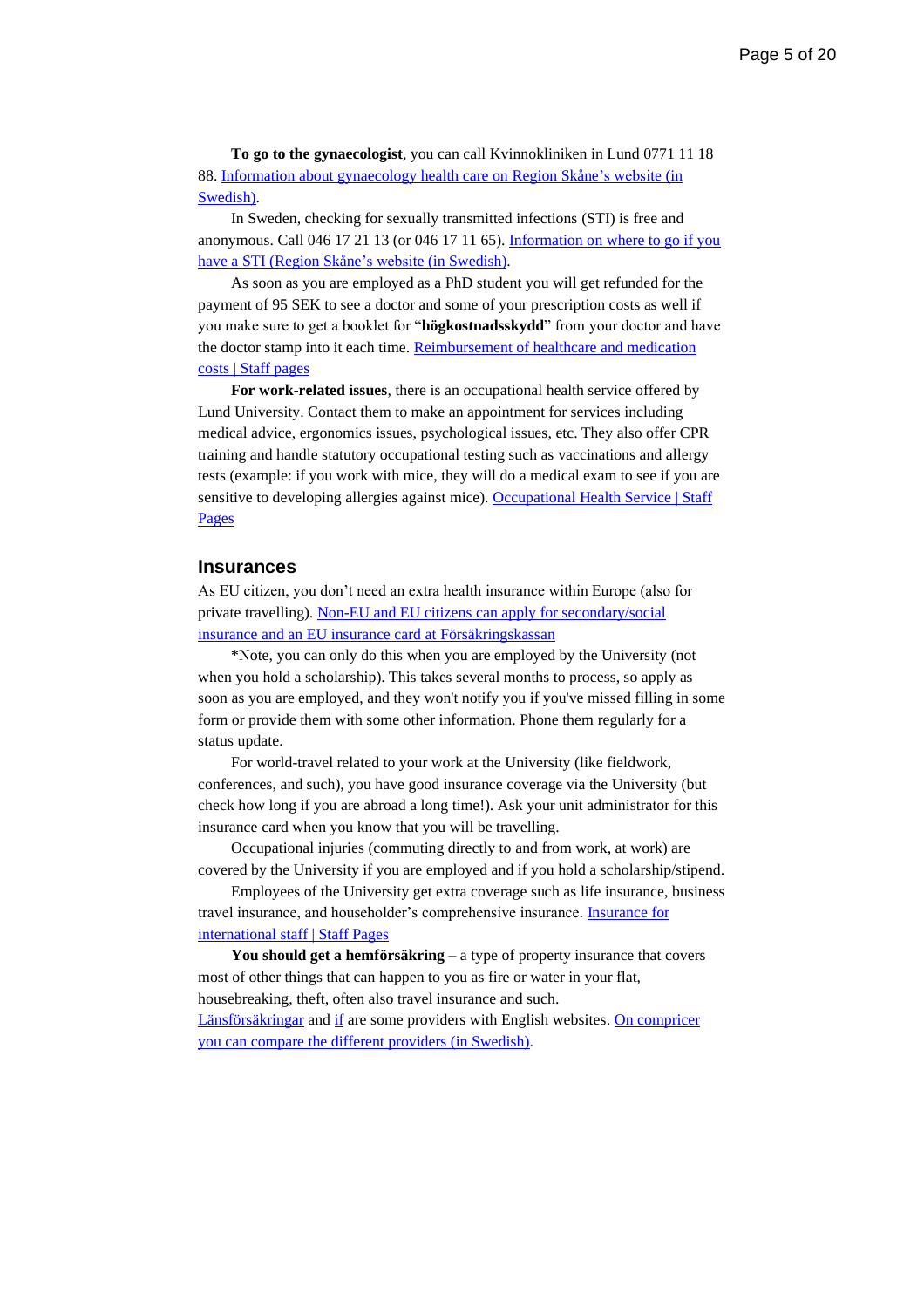# <span id="page-5-0"></span>**Transportation**

#### <span id="page-5-1"></span>*Trains and busses*

Public transportation (bus and train) in Skåne is coordinated by Skånetrafiken. You can either use their app or pay with your credit card directly. In the app you buy tickets travel to Copenhagen. If you buy a return ticket to Copenhagen the public transport within certain zones in Copenhagen is included! If you commute, there are 30-day cards as well. As a PhD student you get a discount on these if you are a member of the student union and have a student card. To get the student discount, you must get a student card with the Skånetrafiken logo or registering at Mecenat. You get a student card by joining the PhD Students' Union (Lunds Doktorandkår, LDK). [Biljetter | Skånetrafiken](https://www.skanetrafiken.se/biljetter/) (in Swedish)

As a PhD student, with a student card with an SJ logo, you can get discount on all your tickets, furthermore you have the possibility to book last minute tickets 24h before the train's departure, which can be very much cheaper than a normal 2nd class ticket. If you want to be sure to get the train you want to, it's best to book very early in advance – tickets are much cheaper then as well. Be aware, on busy days like before Christmas and other national holidays, trains can often be fully booked. [SJ's website](https://www.sj.se/en/home.html#/)

#### <span id="page-5-2"></span>*Flight*

- [Malmö airport in Sturup](https://www.swedavia.com/malmo/)
- [Bus to reach Malmö airport](https://www.flygbussarna.se/en/malmo) | Flygbussarna
- [Copenhagen airport](https://www.cph.dk/en)

#### <span id="page-5-3"></span>*Own transportation*

In Lund, a bicycle is very useful, but invest in a good lock. Bikes are frequently stolen, especially at the train station if you place it there overnight. Places to buy a bicycle:

- Blocket [\(in Swedish\)](https://www.blocket.se/annonser/skane/fritid_hobby/cyklar?cg=6060&r=23) (private, 2nd hand)
- Biltema [\(in Swedish\)](https://www.biltema.se/cykel-elcykel/) (cheap)
- [Facebook](http://facebook.com/)

The minimum age for renting a car is 20 and you need to show passport and driver's license from your home country (maybe other paperwork too). To drive a car in Sweden you need your passport, driver's license, a certificate of insurance, and the car's registration paperwork. [Learn more about getting a Swedish driver's](https://www.transportstyrelsen.se/en/road/Driving-licences/)  license [on Transportstyrelsen's website.](https://www.transportstyrelsen.se/en/road/Driving-licences/)

There might be several rules, which are different from your home country, so you should check. A tip anyway: winter tires are required between 1st of December until 31st of March or when the weather requires it. General info on transportation in [Sweden | Transportstyrelsen](https://www.transportstyrelsen.se/en/road/)

# <span id="page-5-4"></span>**Swedish courses**

There are different places providing Swedish courses.

- [Swedish for university staff SFU](https://www.staff.lu.se/employment/international-staff/swedish-university-staff-sfu) | Staff Pages
- SFI [Swedish for immigrants | Komvux](https://lund-se.translate.goog/gymnasiewebbar/komvux/utbildningar/sfi---svenska-for-invandrare?_x_tr_sl=sv&_x_tr_tl=en&_x_tr_hl=sv)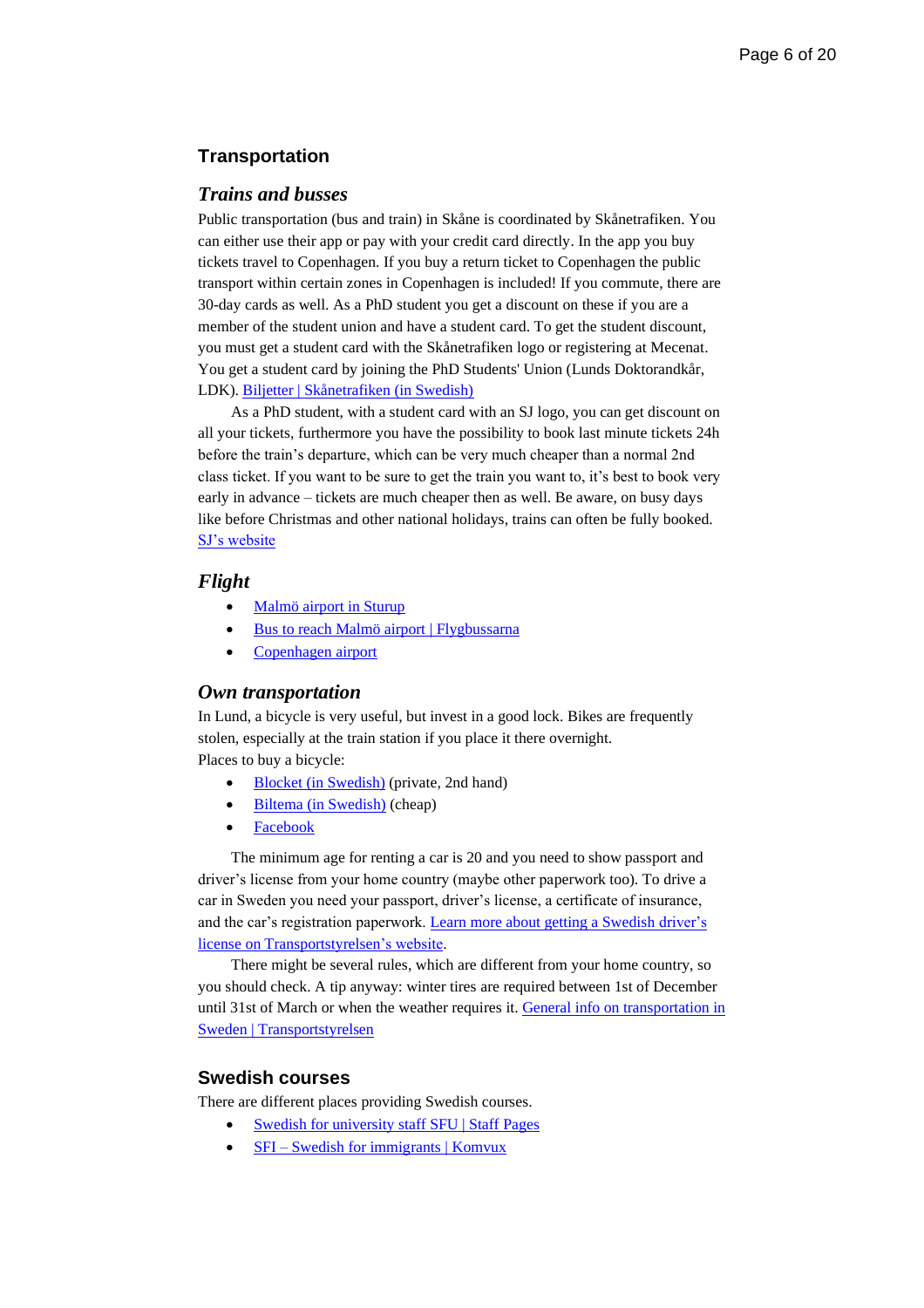- [Swedish language courses | Folkuniversitetet](https://www.folkuniversitetet.se/in-english/swedish-courses/)
- [Medborgarskolan](https://www.medborgarskolan.se/) (in Swedish)

# <span id="page-6-0"></span>**Other useful links**

# <span id="page-6-1"></span>*Telephone numbers, addresses and maps*

- [Eniro \(in Swedish\)](http://www.eniro.se/)
- Hitta [\(in Swedish\)](http://www.hitta.se/)

# <span id="page-6-2"></span>*Phone, mobile and internet providers*

- Telia [\(in Swedish\)](http://www.telia.se/)
- Telenor [\(in Swedish\)](https://www.telenor.se/)
- Tele2 [\(in Swedish\)](http://www.tele2.se/)
- Comviq [\(in Swedish\)](https://www.comviq.se/)
- 3 [\(in Swedish\)](https://www.tre.se/)

# <span id="page-6-3"></span>*Books etc*

- [Akademibokhandeln](http://www.akademibokhandeln.se/) (in Swedish)
- Adlibris [\(in Swedish\)](http://www.adlibris.se/)
- [Bokus \(in Swedish\)](http://www.bokus.se/)
- [Book Depository \(free delivery of English books to Sweden\)](https://www.bookdepository.com/)
- Campusbokhandeln [\(in Swedish\) \(second-hand course literature\)](https://campusbokhandeln.se/studentlitteratur)

# <span id="page-6-4"></span>*Electronic stuff*

- [Dustin](https://www.dustinhome.se/)
- [net on net \(in Swedish\)](https://www.netonnet.se/)
- Kjell [& Company \(in Swedish\)](https://www.kjell.com/se) (all sorts of useful stuff)
- Komplett [\(in Swedish\)](http://www.komplett.se/)
- [CDON \(in Swedish\)](https://cdon.se/)
- MediaMarkt [\(in Swedish\)](https://www.mediamarkt.se/)
- Elgiganten [\(in Swedish\)](https://www.elgiganten.se/)

# <span id="page-6-5"></span>*Price comparisons*

- Prisjakt [\(in Swedish\)](https://www.prisjakt.nu/)
- [PriceRunner \(in Swedish\)](https://www.pricerunner.se/)

# <span id="page-6-6"></span>Some practical information about life at work

# <span id="page-6-7"></span>**During the first days**

- [Postgraduate studies | Internal Biology](https://www.biology.lu.se/internal/research-and-education/postgraduate-studies)
- [Postgraduate studies | Internal Faculty of Science](https://www.science.lu.se/internal/research-and-education/postgraduate-studies)
- [For new employees | Staff Pages \(lu.se\)](https://www.staff.lu.se/employment/new-employees)
- Introduction of new employees, a checklist for recruiting managers | [Internal Biology](https://www.biology.lu.se/internal/employment/introduction-new-employees)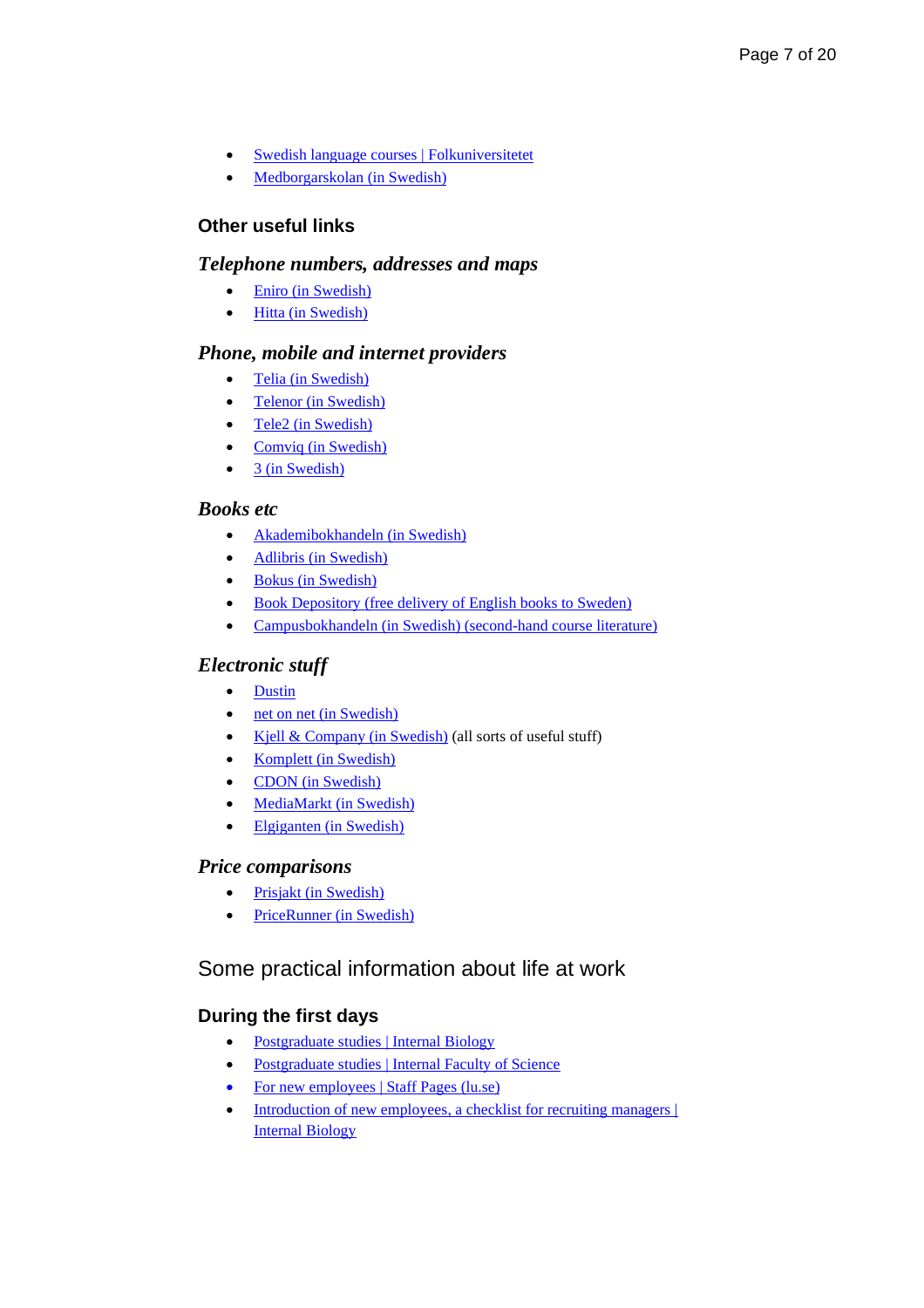Your supervisor will show you in which office you are going to sit and help you to get the necessary access card (to open locked doors) and keys (if needed). The access card is produced, closest at LTH study centre, and you need to be registered as an employee, and have a Swedish ID card or passport. More information can be found at [LU access card | Lund University.](https://www.lunduniversity.lu.se/current-students/new-students/lu-access-card)

Your supervisor should also inform you where you can get office supplies like pens, papers, and such.

Your supervisor will introduce you to everyone at your unit, either at a unit meeting, at the coffee table or by walking around with you at the unit. They should also introduce you to the "studierektor" (Director of Postgraduate Studies).

#### <span id="page-7-0"></span>**During the first three months**

You should fill in your individual study plan. You find the form on the Faculty of [Science's website.](http://isp.science.lu.se/) The study plan should be seen as a contract and has legal support. Therefore, it's important that you take your time when you fill it in. Talk to your supervisor and other PhD-students about how/when to do this.

You will have a supervisory committee that includes your supervisors, a departmental representative, and a scientific mentor, who is someone that is not at your unit. This person shall give independent support and advice to the PhD student. [Supervisory committee | Internal Biology](https://www.biology.lu.se/internal/research-and-education/postgraduate-studies/supervisory-committee)

You will have a meeting with your supervisory committee and the Director of Postgraduate Studies ("studierektor"). At this meeting you will go through the "Checklista för det första doktorandsamtalet" (Checklist for the first PhD student meeting), a checklist, which is a list of useful discussion points to clarify the expectations between students and supervisors. You will of course also discuss the individual study plan, courses, and teaching. The final version of the individual study plan should be signed and thereafter given to your examiner for archiving. You will have a PhD student meeting like this at least once per semester (where you discuss the progress of your studies and update the study plan and the checklist). The Director of Postgraduate Studies will attend the first meeting and the meeting that occurs following mid-term assessment.

Make a short presentation of yourself and send it to inger.ekstrom@biol.lu.se. A picture should also be included. This will be published on [the Biology blog.](https://biologi.blogg.lu.se/)

You can contact Director of first and second cycle studies, Jep Agrell, if you want to teach a course. Everyone must take a mandatory teaching course but to meet the entry requirements for that, you need to have some teaching experience.

#### <span id="page-7-1"></span>**Computers and e-mails**

The personnel administrator will register you in Lucat (see Computer systems below) and then you get a university e-mail address.

All employees have a profile page where you shortly describe your research in the research portal at Lund University You add a photo and text to your page by yourself.

- [Instructions on how to add information on profile pages](https://www.staff.lu.se/research-and-education/research-support/lucris-research-information-system/entering-information/personal-profile) | Staff Pages.
- **[Research portal](http://portal.research.lu.se/portal/en/)**
- More about communication at the department and Lund University  $\vert$ [Internal Biology](https://www.biology.lu.se/internal/support-and-tools/communication)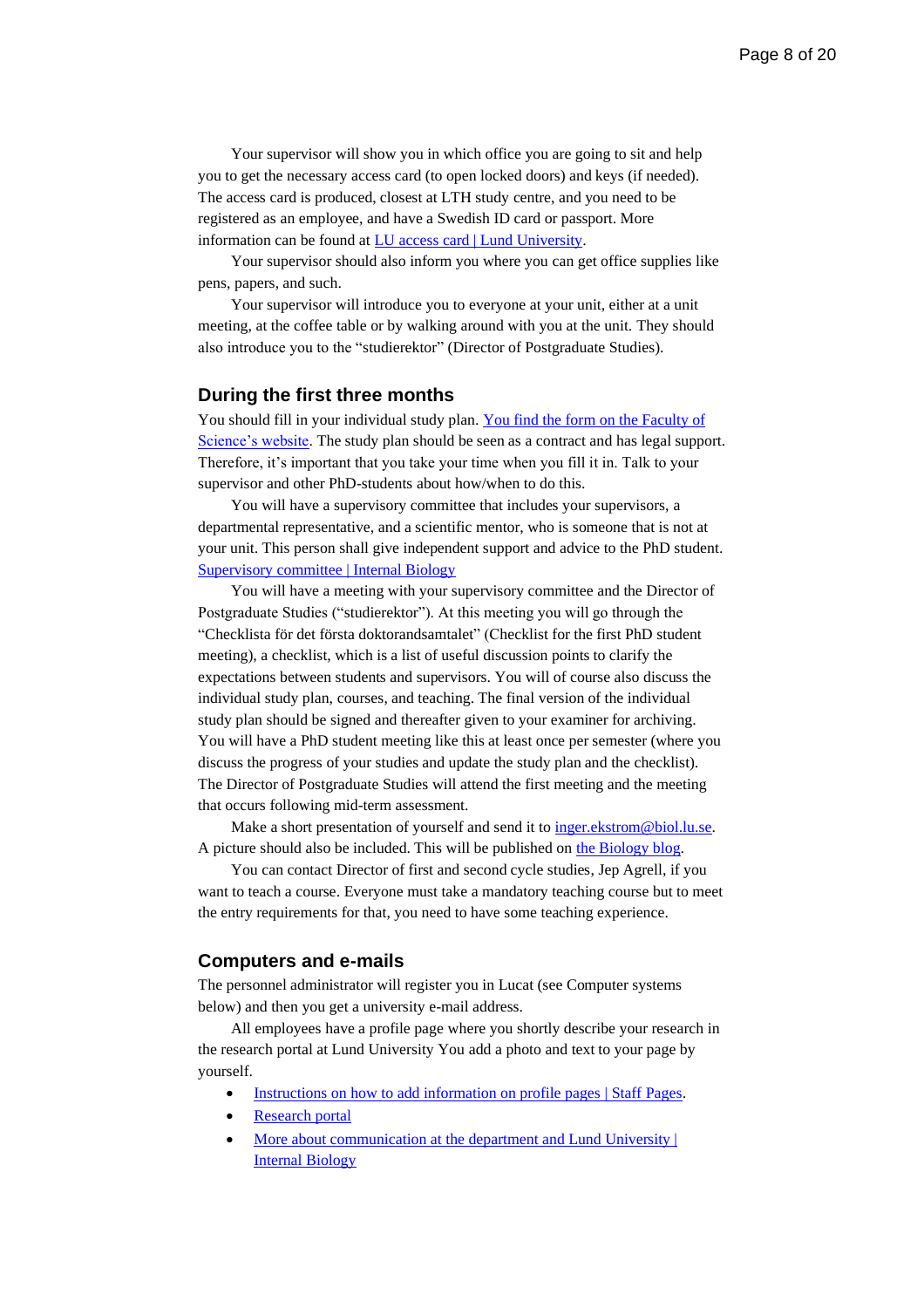# <span id="page-8-0"></span>*Email lists*

- PhD student to send and receive information that is specially intended for PhD students within the Department of Biology.
- Anslagstavlan to send and receive information to all personnel at the Department of biology.
- Biologi to receive information from the administration to all employees at the Department of biology.
- The Oikos list –information on courses, positions, and such. To subscribe to the Oikos list you must be a member of Oikos, a society for ecologists with a professional interest in ecological research[. Information about](https://nordicsocietyoikos.org/national-societies/swedish-oikos-society)  [Swedish Oikos Society and how to become a member.](https://nordicsocietyoikos.org/national-societies/swedish-oikos-society)

#### <span id="page-8-1"></span>*Blog and newsletter*

- [Biology blog](https://biologi.blogg.lu.se/) A blog where much departmental information is presented. If there is a new blog post, you will get an email in the afternoon that day. New employees are added once a month by the blog administrator.
- $Biobullen a weekly newsletter with information about seminars,$ meetings and biologist in media at the Department of Biology the upcoming week. New employees are added once a month by the editor.

# <span id="page-8-2"></span>*IT at the department*

[You find information about computers, software and backup on our internal website.](https://www.biology.lu.se/internal/support-and-tools/biology-it)

# <span id="page-8-3"></span>*Computer systems at the University (that you will hear of and use some of them)*

- Ladok a national system used for documentation of academic information at universities in Sweden.
- Lucat registration of the people associated to the department. When registered in Lucat you will get your email address.
- Lupin for handling invoices if you order equipment and such.
- Canvas In this digital learning and teaching environment students, teachers and administrators can communicate, collaborate, and interact in various ways.
- Primula web personnel system where you register vacation, travel reimbursements, sick leave, leave because of sick child (VAB – Vård av barn) and change of address.
- Other systems: [Administrative systems | Staff Pages \(lu.se\)](https://www.staff.lu.se/administrative-systems)

#### <span id="page-8-4"></span>**Courses and the library**

It's a good idea to join a graduate research school if it's possible. Talk to your supervisor or other PhD-students about the possibility. Many graduate research schools offer courses, mentor programs and an opportunity to meet other PhDstudents working in your research area.

Examples on graduate research schools that are connected to the department:

- [ADMIRE-](https://www.admire.lu.se/) graduate research school for advanced microscopy
- [BIOECONOMY-](https://www.cec.lu.se/education/postgraduate-studies/bioeconomy) graduate research school for sustainable bioeconomy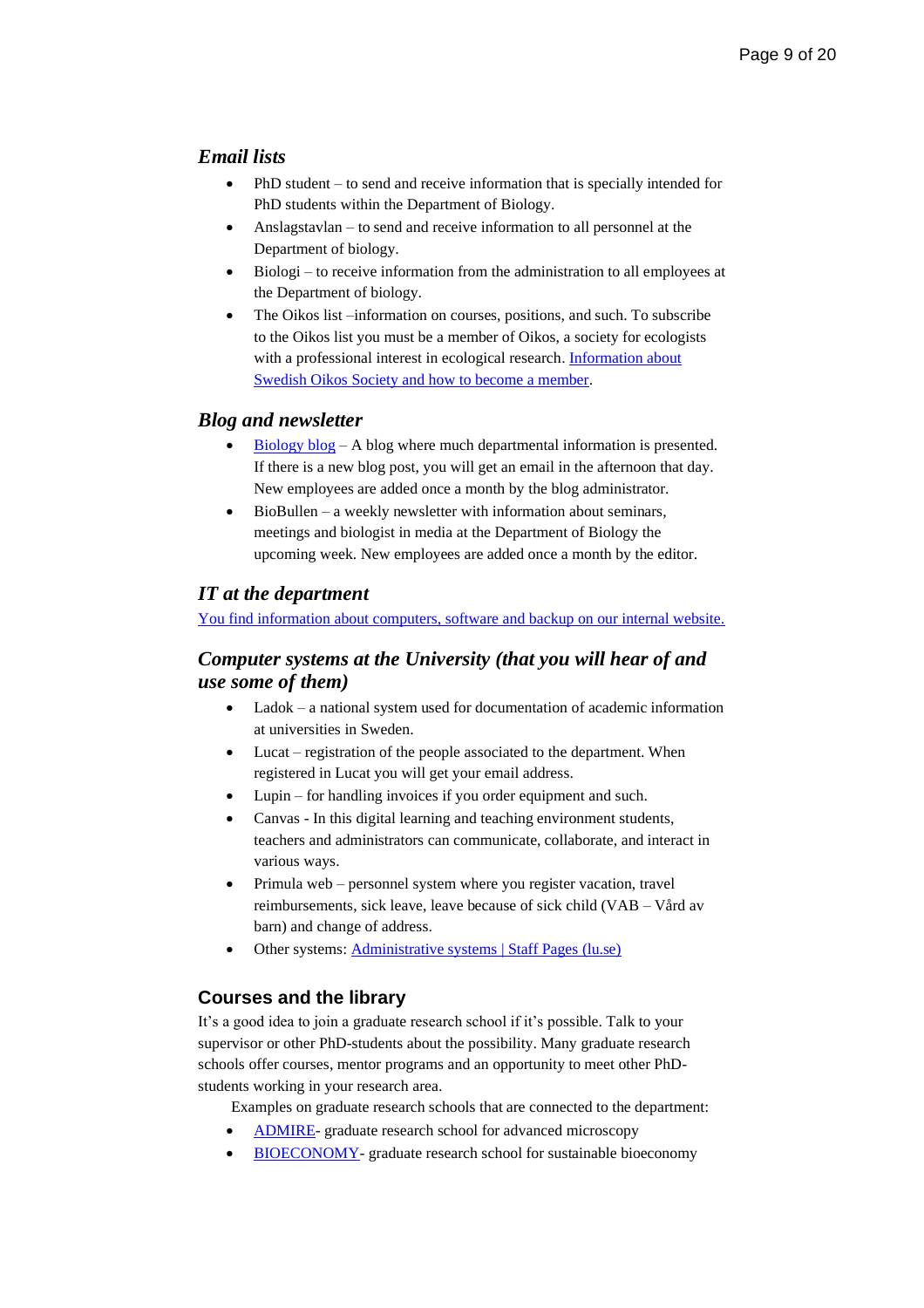- $\overline{\text{ClimBEco}}$  $\overline{\text{ClimBEco}}$  $\overline{\text{ClimBEco}}$  graduate research school in environmental and climate sciences
- [COMPUTE](https://www.compute.lu.se/) graduate research school for scientific discovery using computing
- [GENECO](https://www.biology.lu.se/education/phd-studies/geneco-graduate-research-school-genomic-ecology) graduate research school in genomic ecology

You will need 60 credits (högskolepoäng –ECTS) to get your exam. At the first "doktorandsamtal" (PhD meeting) you will get information on which compulsory courses you need.

- [Courses and individual undertakings | Internal Biology](https://www.biology.lu.se/internal/research-and-education/postgraduate-studies/courses-and-individual-undertakings)
- PhD courses | [Department](https://www.biology.lu.se/education/phd-studies/phd-courses) of Biology
- PhD courses | Internal [Faculty of Science](https://www.science.lu.se/internal/research-and-education/postgraduate-studies/courses-and-graduate-schools)

There are two compulsory introductory courses for PhD students, one given by the Faculty of Science, and one given by the Department of Biology. Both are advertised at the PhD mailing list. Make sure that you go to the introductory course for PhD students as soon as possible. A part of the introductory course is an introduction to how to search databases in the library. This part of the course is given to each student individually (or two students together if they are working on similar projects) and is really useful! If you must wait many months for the introductory course, you can talk to Frida Rosengren

[\(frida.rosengren@science.lu.se\)](mailto:frida.rosengren@science.lu.se) at the library and ask her to take you through that part in advance. There are some more compulsory courses which includes "Graduate studies in biology: the science and its philosophy", "Introduction to teaching methods", "Evolutionary processes". The statistics course is highly recommended. [Courses and individual undertakings](https://www.biology.lu.se/internal/research-and-education/postgraduate-studies/courses-and-individual-undertakings) | Internal Biology

With a library card, you can borrow books from all academic libraries in Sweden for free! You can also order articles from other libraries for free. It is possible to buy books via the library at a price, which usually is lower than elsewhere since the library gets a discount. Ask your supervisor about the budget to pay for course literature and other literature you need for your research. The library staff is also open for suggestions for which books to buy for the library. Don't hesitate to ask the library staff for help, they are really helpful. [Library of Science](https://www.science-library.lu.se/)

#### <span id="page-9-0"></span>*Course registration in Ladok*

Completed courses are needed to be registered in [Ladok.](https://www.student.ladok.se/student/app/studentwebb/) There are only some courses at LU that automatically get into your Ladok, mostly, you must fill in a form, print it, get your supervisor to sign it and then give it to Anna Lindkvist (Aquatic Ecology, Biodiversity, Molecular Cell Biology) or Annika Hecktor (Evolutionary Ecology, Functional Zoology, MEMEG), you also need to attach a certificate, or any kind of proof of your participation.

#### <span id="page-9-1"></span>**Teaching, scholarships, and other money issues**

When you have reached 60, 120, 180 credits (högskolepoäng) in the PhD studies you are entitled to a salary raise (This is equal to 1, 2, 3 years of full-time PhD work). You will have to make sure that you get this salary raise yourself by filling out a separate form! [Employment as a doctoral student | Internal Biology](https://www.biology.lu.se/internal/employment/employment-doctoral-student)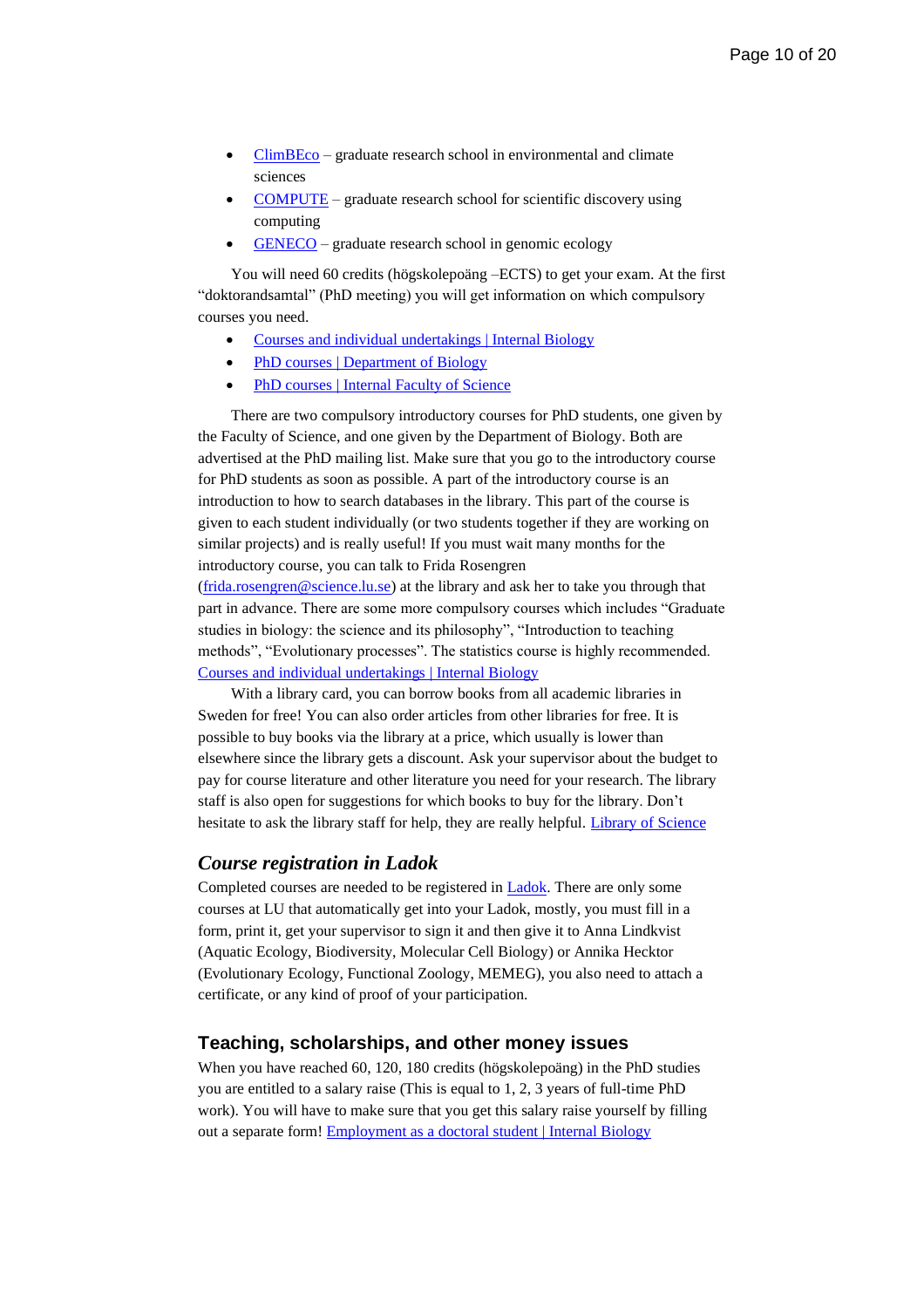If you are teaching, you have the right to compensation in time ("prolongation"). Remember that you should agree on the compensation with the person who is responsible for the course before you start working. [Employment as a](https://www.biology.lu.se/internal/employment/employment-doctoral-student)  [doctoral student | Internal Biology](https://www.biology.lu.se/internal/employment/employment-doctoral-student)

If you are paying for something job-related with private money and want your money back you should save your receipt, this also goes for reimbursement for using a private car for work (not travelling to and from). Lund University has a system for billing [\(SSC Primula\)](https://primweb.adm.lu.se/switchToEng.do;jsessionid=D8436D237AD682BB906B2A8C46C4ABB6.p1) where you write in your different expenses and then get your money back with the next salary. You can ask your administrator to teach you how to use it.

If you are going to travel during your work, you should book the trip through the travel agency that Lund University has a contract with. The travel agency you should use to book your trip with is Via Egencia. You can have e-mail contact with them to book your trips: lu@viaegencia.com, or phone them: 040-608 57 50, and need to know the cost centre, ask your unit administrator. How to book a trip | Staff [Pages](https://www.staff.lu.se/support-and-tools/business-travel/how-book-trip)

You should also ask your unit administrator for an insurance card (refer to the "Insurances" section above). This card certifies that you are insured through Lund University and should be presented in case you need to go to the doctor etc. while abroad. It is also advisable to bring your EU insurance card when you travel within Europe if you have one.

#### <span id="page-10-0"></span>*Scholarships and grants*

#### [Scholarships and grants | Internal Biology](https://www.biology.lu.se/internal/research-and-education/postgraduate-studies/scholarships-and-grants)

Links to granting organizations that run programs for travel stipends as well as short- and long-term fellowships. If you are searching for a way to finance your post-doc studies, you may find an opening here.

- [The Swedish Research Council for Environment, Agricultural Sciences and](https://www.formas.se/en/start-page.html) [Spatial Planning](https://www.formas.se/en/start-page.html)
- [The Swedish Research Council](https://www.vr.se/english.html)
- [The Wenner-Gren Foundations](https://www.swgc.org/welcome.aspx)
- [Wallenbergstiftelserna](https://www.wallenberg.com/en)
- [The Royal Swedish Academy of Sciences](https://www.kva.se/en/startsida)
- **[Swedish Cancer Society](https://www.cancerfonden.se/) (in Swedish)**
- Hjärnfonden [\(in Swedish\)](https://www.hjarnfonden.se/)
- [European Molecular Biology Organization](https://www.embo.org/)
- [The Community Research and Development Information Service for](https://cordis.europa.eu/)  [Science, Research and Development](https://cordis.europa.eu/)

When you have been successful with a grant application you might have to start your account. Take a copy of the letter you get from the funders to the unit research administrator who will open an account for you.

# <span id="page-10-1"></span>**Preparing for the end of your contract: unemployment insurance**

If you want to have the right to apply for unemployment compensation when you finish your PhD, you should keep an eye on the following points: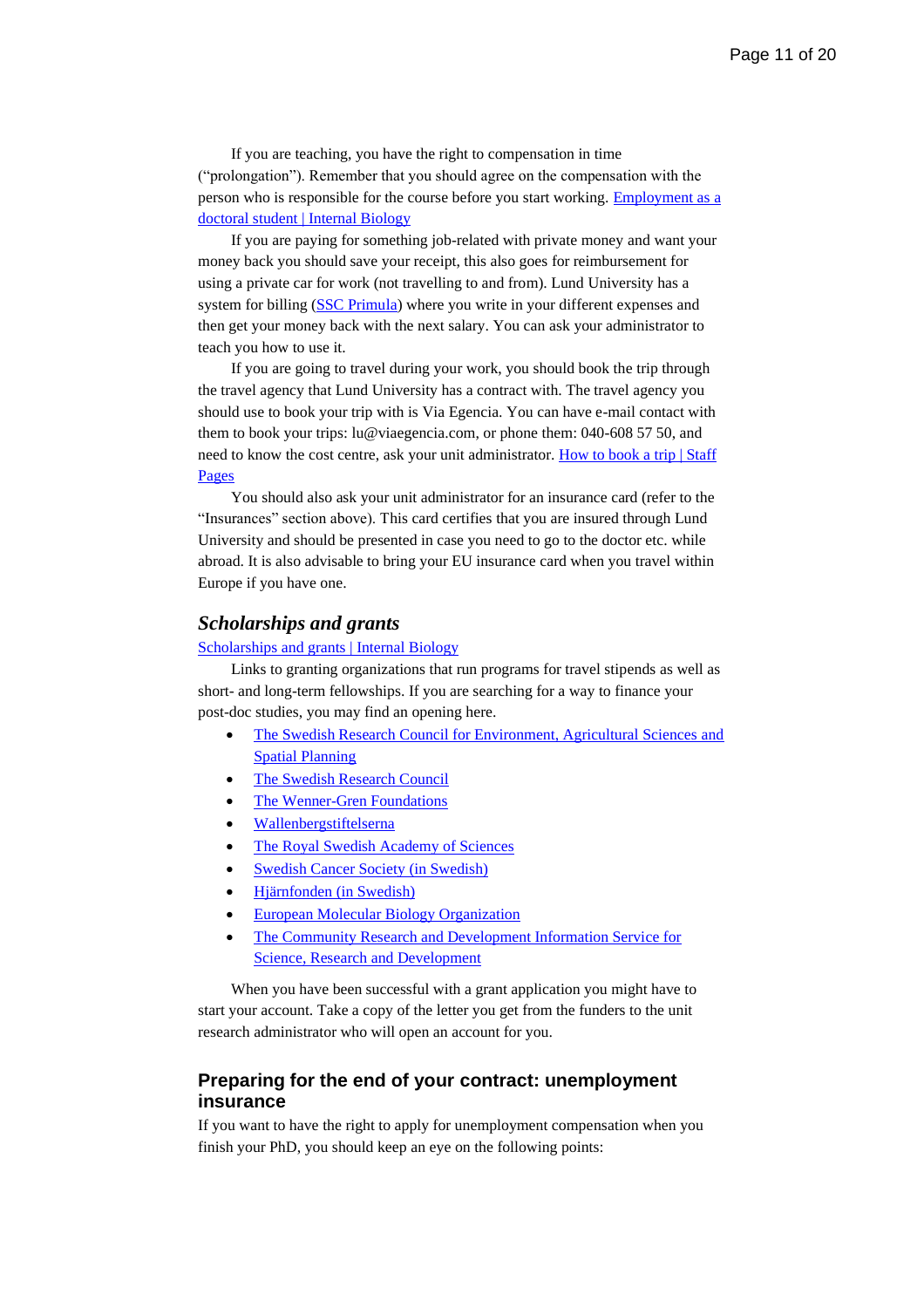- 1) [Become a member of Akademikernas a-kassa,](https://www.akademikernasakassa.se/en) the unemployment benefits fund for every university graduate in Sweden. **IMPORTANT**: To receive benefits, you need to have been a member of an a-kassa for at least 12 months.
- 2) Additionally to a-kassa, you can join one employee union to receive an unemployment payment equal to 80 per cent of your previous average income.
	- Fackförbundet ST sektionen vid Lunds universitet
	- Lärarförbundet, Lunds universitet
	- SULF | Saco-S
- 3) On your first unemployed working days, you should report to each of the following entities who are involved in ensuring you receive unemployment benefits in the Swedish system:
	- \*Arbetsförmedlingen whom you should sign up to on your first day on unemployment, and to whom you should report your job-seeking activities)
	- \*A-kassa whom you should report the days you have or haven't worked. (Note: It is A-kassa who then pays out your unemployment benefit money based on that and reports they get from Arbetsförmedlingen,)
	- \*Trygghetsstiftelsen which is a third party where you can get a contact person, support in your job-seeking and also some financial support for travelling to interviews and such.

\*Note: Stipend doctoral students should check the terms and conditions of their contract, as well as with the insurance providers listed below, to determine their eligibility for unemployment insurance before registering for any of these plans.

# <span id="page-11-0"></span>**Boards and unions**

### <span id="page-11-1"></span>*Doktorandkåren and nations*

It is highly recommended that you join [the "doktorandkåren" \(the PhD student's](http://www.ldk.lu.se/)  [Union\),](http://www.ldk.lu.se/) which handles issues concerning all PhD students at the University. Here are three good reasons for becoming a member:

- PhD students sit in different boards at the department level, faculty level and university level. By being a member, you are represented in those different boards. If you are not a member, complications may occur if you need their help or want to influence the system, for example by being a representative yourself.
- You have access to "doktorandombudsmannen" (the PhD student councillor) who works full-time with issues concerning PhD students. You can get advice from them, for example, if you have problems with your supervisor or other issues regarding your employment[. Your rights | Lund's](https://www.ldk.lu.se/your-rights)  [Doctoral Student Union.](https://www.ldk.lu.se/your-rights)
- You will get a student ID, containing various discounts. Make sure you get SJ, Skånetrafiken and SAS logos on your student id card, to get student discounts on your flight and train tickets. This is achieved through being registered in the Ladok register before the student cards are sent out (February and October). Ask your unit administrator to help you.

[Information on how to become a member](https://www.ldk.lu.se/your-membership) | Lund's Doctoral Student Union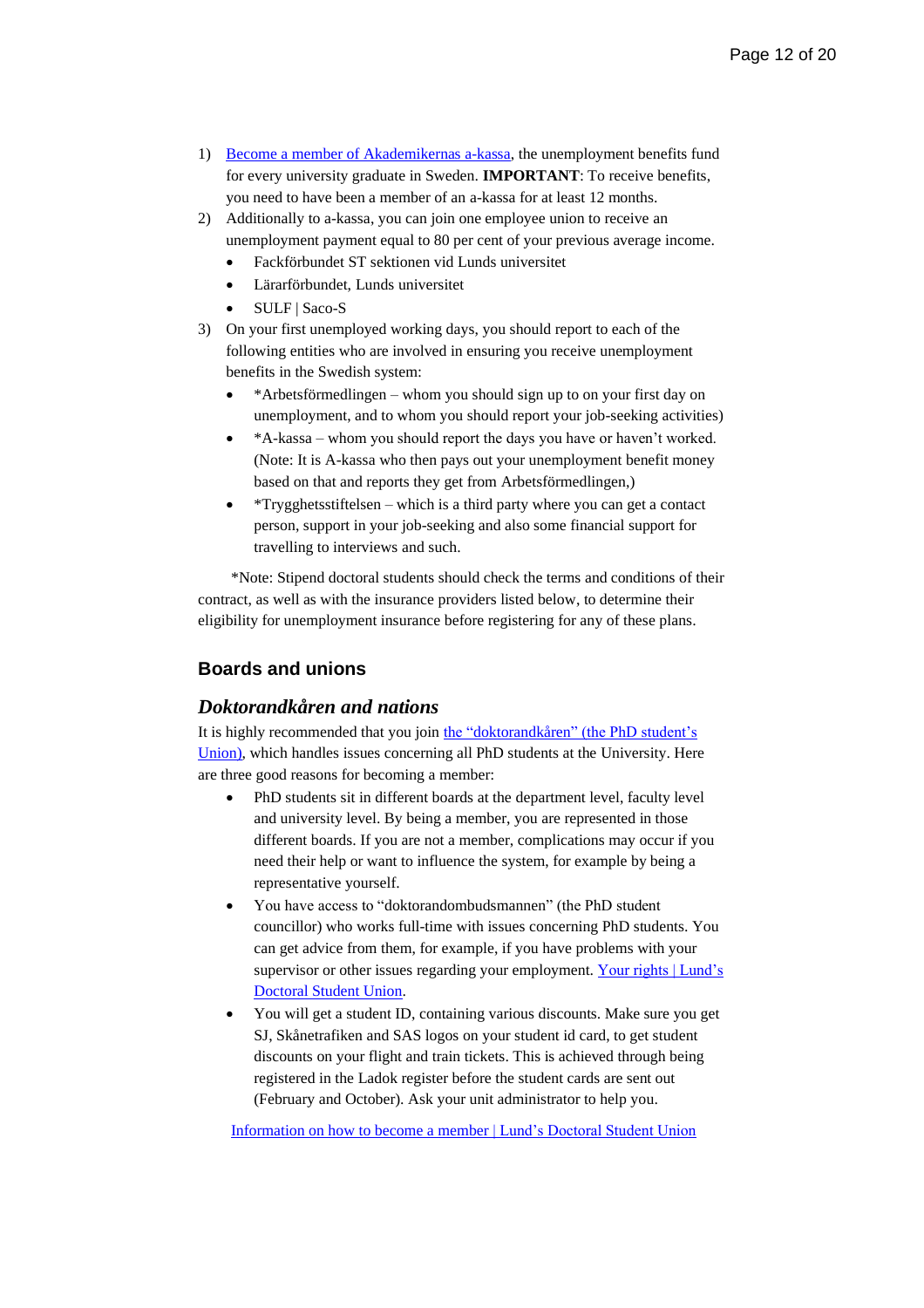You can choose between being a member of doktorandkåren only or to add a membership of a "nation" and the "Academic society" (AF), which will give you access to some social activities, grants, and accommodation (for example the AFB queue). If you want to [become a member of all three organizations go to](https://www.studentlund.se/) [Studentlund.](https://www.studentlund.se/)

# <span id="page-12-0"></span>*Boards and councils*

PhD students have representatives at the following boards and councils at the Department of Biology (further information on each board/council is found in Appendix 1, the following links go to Internal Biology):

- [Biology doctoral student council, BDR](https://www.biology.lu.se/internal/organisation/boards-groups-and-committees/biology-doctoral-students-council-bdr)
- [Biology department board](https://www.biology.lu.se/internal/organisation/boards-groups-and-committees/biology-department-board)
- [Research studies](https://www.biology.lu.se/internal/organisation/boards-groups-and-committees/research-studies-board-fun) board, FUN
- [First and second cycle programmes board, GUN](https://www.biology.lu.se/internal/organisation/boards-groups-and-committees/first-and-second-cycle-programmes-board-gun)
- [Health, environment and safety](https://www.biology.lu.se/internal/organisation/boards-groups-and-committees/health-environment-and-safety-committee) committee, HMS-kommittén
- [Infrastructure group, BIG](https://www.biology.lu.se/internal/organisation/boards-groups-and-committees/infrastructure-group)
- Gender [equality and equal opportunities group](https://www.biology.lu.se/internal/organisation/boards-groups-and-committees/gender-equality-and-equal-opportunities-group)
- [Reference group for the Biology Library](https://www.biology.lu.se/internal/organisation/boards-groups-and-committees/reference-group-biology-library)
- [Scientific and social activities, SACT](https://www.biology.lu.se/internal/organisation/boards-groups-and-committees/seminars-scientific-and-social-activities)

Find out which persons are board members at your department, which is helpful if you want to join a board or if you have questions. [Information on](https://www.ldk.lu.se/your-organisation)  [representatives \(and other useful stuff\) can be found under documents at](https://www.ldk.lu.se/your-organisation) Lund's [Doctoral Student Union.](https://www.ldk.lu.se/your-organisation)

If you are a PhD-student representative in any of the boards or councils, you have the right to compensation (in time that is, "prolongation").

#### <span id="page-12-1"></span>*Union*

If you want to join facket (the union), you can choose between

[Naturvetareförbundet,](https://www.naturvetarna.se/en) [SULF,](https://sulf.se/en/) or both – at a reduced price, or [ST.](http://www.st.org/st-in-english/) Remember that you should join [a-kassan](https://www.akademikernasakassa.se/en) at least a year before your dissertation otherwise you will end up in the lowest compensation category if you end up unemployed after you get your degree!

#### <span id="page-12-2"></span>**Social activities, exercise**

# <span id="page-12-3"></span>*Social activities*

- Floor hockey every Wednesday. Contact person: Julian Melgar
- Friday Pub (Einar) every Friday second floor lunchroom at 16.30.

Everybody is welcome! There might be more activities, you simply have to ask around. Some activities are also announced via the email lists.

#### <span id="page-12-4"></span>*Exercise*

You can get up to 1870 SEK per year for fees to one sport activity. (When you pay for sport activities, save the receipt![\) Information on how to apply for health](https://www.staff.lu.se/employment/salary-and-benefits/benefits/health-promotion)  [promotion reimbursement | Staff Pages](https://www.staff.lu.se/employment/salary-and-benefits/benefits/health-promotion)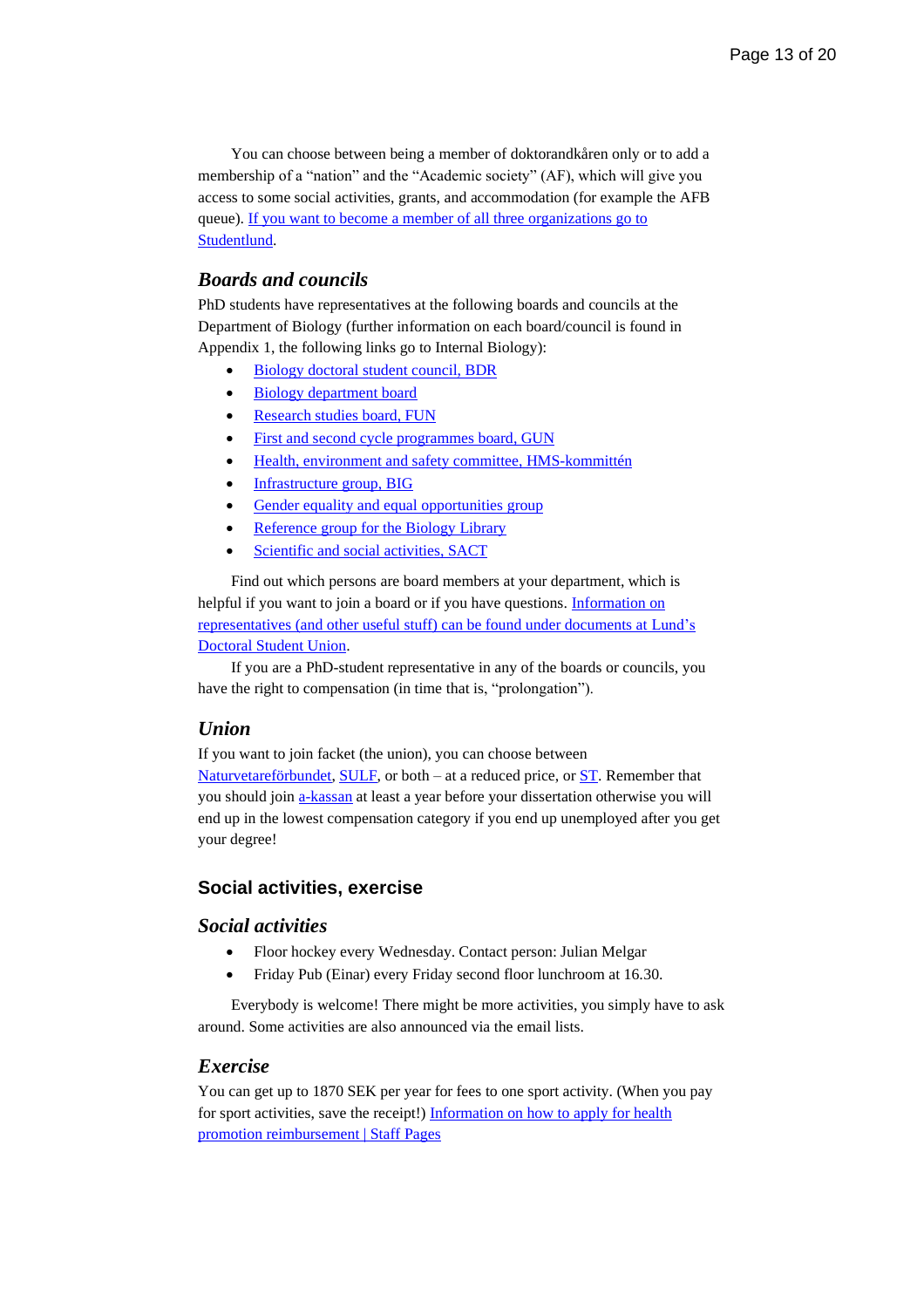# <span id="page-13-0"></span>**Out of office and health**

It is a nice rule to let a co-worker and/or supervisor know if you are not going to be at work. That is if you're ill, on holiday, home when your child is ill, working abroad or working at home and so on.

When you are employed with a regular salary you can fill in your vacation days, sick leave, and such on [SSC Primula.](https://primweb.adm.lu.se/) Vacation should be filled out one month before your vacation if it occurs in the spring. If it occurs in the autumn, you must register your vacation or notify you personnel administrator at the latest at the end of April. It's important to update when you are taking vacation because if you get hurt during fieldwork/lab work while you are registered being on a vacation you might get problems with the insurance!

Number of days of annual paid vacation (for employees):

- Age Up to 29 years  $-28$  days
- 30 to 39 years  $-31$  days
- $\bullet$  40 years and over 35 days

Note! If you're ill for more than 7 days, you need a medical certificate from a doctor. Your PhD employment will be extended with the number of days you have been on sick leave. [Sick leave | Staff Pages](https://www.staff.lu.se/employment/annual-leave-leave-absence-and-sick-leave/sick-leave)

Procedure when your child is ill: If you have a PhD employment you register the leave in [SSC Primula.](https://primweb.adm.lu.se/) When the need for temporary childcare arises, parental allowance is paid from the "Försäkringskassan" (this is the same amount as sickness allowance), and it needs to be registered a[t Försäkringskassan](https://www.forsakringskassan.se/english/parents/care-of-a-sick-child-vab) the first day you are home with a sick child. Parental allowance for temporary childcare is awarded until the child has reached 12 years of age. A doctor's certificate must be issued after the 8th day of illness. [Caring for a sick child \(VAB\) | Staff Pages](https://www.staff.lu.se/employment/annual-leave-leave-absence-and-sick-leave/parental-leave-parental-allowance-and-caring-sick-child#Caring%20for%20a%20sick%20child%20(VAB))

If you get pregnant or need to be off work due to illness you should contact [Försäkringskassan](https://www.forsakringskassan.se/english/parents/if-you-are-expecting-a-child/parental-benefit-before-the-child-is-born) and Facket (The Union) – if you are a member. They know your rights. If you get pregnant during your PhD employment you will get föräldrapenning (economical compensation for parental leave) from Försäkringskassan. [Pregnancy benefit | Staff Pages](https://www.staff.lu.se/employment/annual-leave-leave-absence-and-sick-leave/parental-leave-parental-allowance-and-caring-sick-child#Pregnancy%20benefit)

As a parent with a child under 12 years you have the right to work part time, down to 75%, in Sweden.

#### <span id="page-13-1"></span>**Tax Return System**

You get some money back from the government as tax returns. All the process to apply for that has been explained on [Skatteverket's website.](https://www.skatteverket.se/servicelankar/otherlanguages/inenglish/individualsandemployees/declaringtaxesforindividuals/howtofileyourtaxreturn.4.7be5268414bea064694c620.html)

Don't forget to inform them if PhD is your first job and the salary you got is the 90% salary for your whole year.

# <span id="page-13-2"></span>What if I have questions/problems?

For questions regarding your working contracts, resident permit, salary raise and such, contact the human resource administrator of your unit. Administration | [Internal Biology](https://www.biology.lu.se/internal/organisation/administration)

For questions regarding reimbursement, contact the finance administration of your unit (you can find the list of administration personnel from the website above).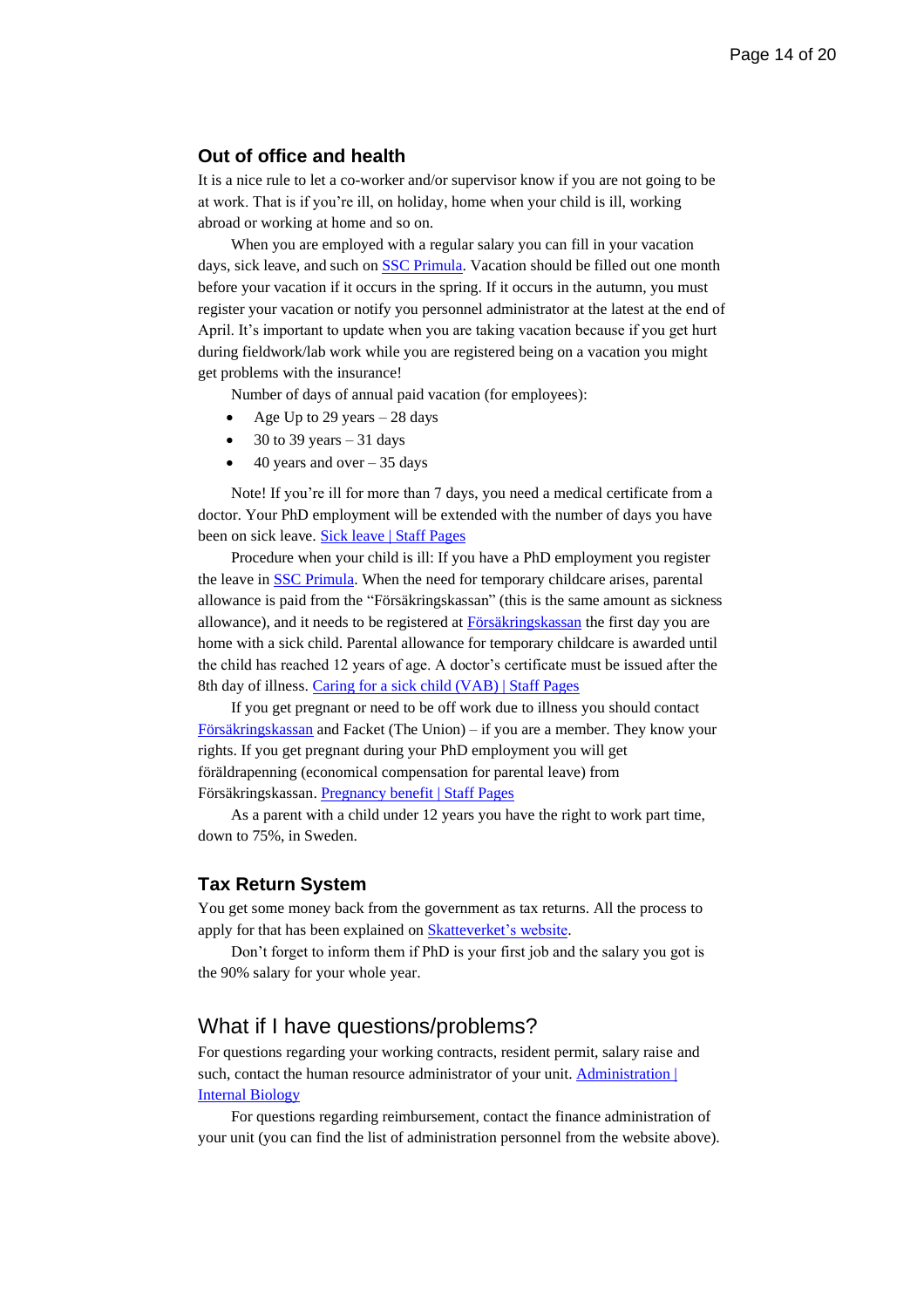If you have problems related to your work/research, it is best to first talk to your supervisor/s. If you have problems with your supervisor/s you can talk to the director of studies (studierektor). It is Emma Kritzberg and Klas Flärdh. Contact | [Department of Biology](https://www.biology.lu.se/contact)

Each PhD student will decide a scientific mentor at the first ISP (individual study plan) meeting. A scientific mentor is someone you can talk to, about anything relating to your work, including potential problems with your supervisor, some suggestions on your work/life balance, or your academic career.

If you have problems with your supervisor or just want some advice you can also talk to Doktorandombudsmannen (The PhD student's councillor). Your Rights | [Lund's Doctoral Student](https://www.ldk.lu.se/your-rights) Union. You need to be a member of doktorandkåren to gain access to doktorandombudsmannen.

#### <span id="page-14-0"></span>I want to know more!

- Information for employees [Staff Pages](https://www.staff.lu.se/)
- Information for PhD students at the Faculty of Science  $Postgraduate$ [studies | Internal Faculty of Science](https://www.science.lu.se/internal/research-and-education/postgraduate-studies)
- The internal website for the Department of Biology [Internal Biology](https://www.science.lu.se/internal/research-and-education/postgraduate-studies)

This guide doesn't claim to be complete or faultless – tips and comments are accepted gladly to the BDR

Compiled by: BDR - updated in January 2022

# <span id="page-14-1"></span>Appendix 1. Description of PhD representative positions within the Biology Department at Lund University.

- Biology doctoral student council BDR
- Biology department board
- Research study board FUN
- First and second cycle programmes board GUN
- Health, Environment and Safety committee HMS-kommittén
- Infrastructure group BIG
- Gender equality and equal opportunities group
- Reference group for the Biology Library
- Scientific and social activities SACT

All current (2022) representatives have answered the following questions about 'their' group, and the replies are presented below.

- 1. Aims and objectives of the group (that is, why does the group exist?)
- 2. Who calls for meetings?
- 3. How often does the group meet?
- 4. What kind of questions does the group handle? Could you give some examples?
- 5. How big is the workload, is there usually many documents to read and relate to or comment on before every meeting?
- *6.* Other tasks within the group*?*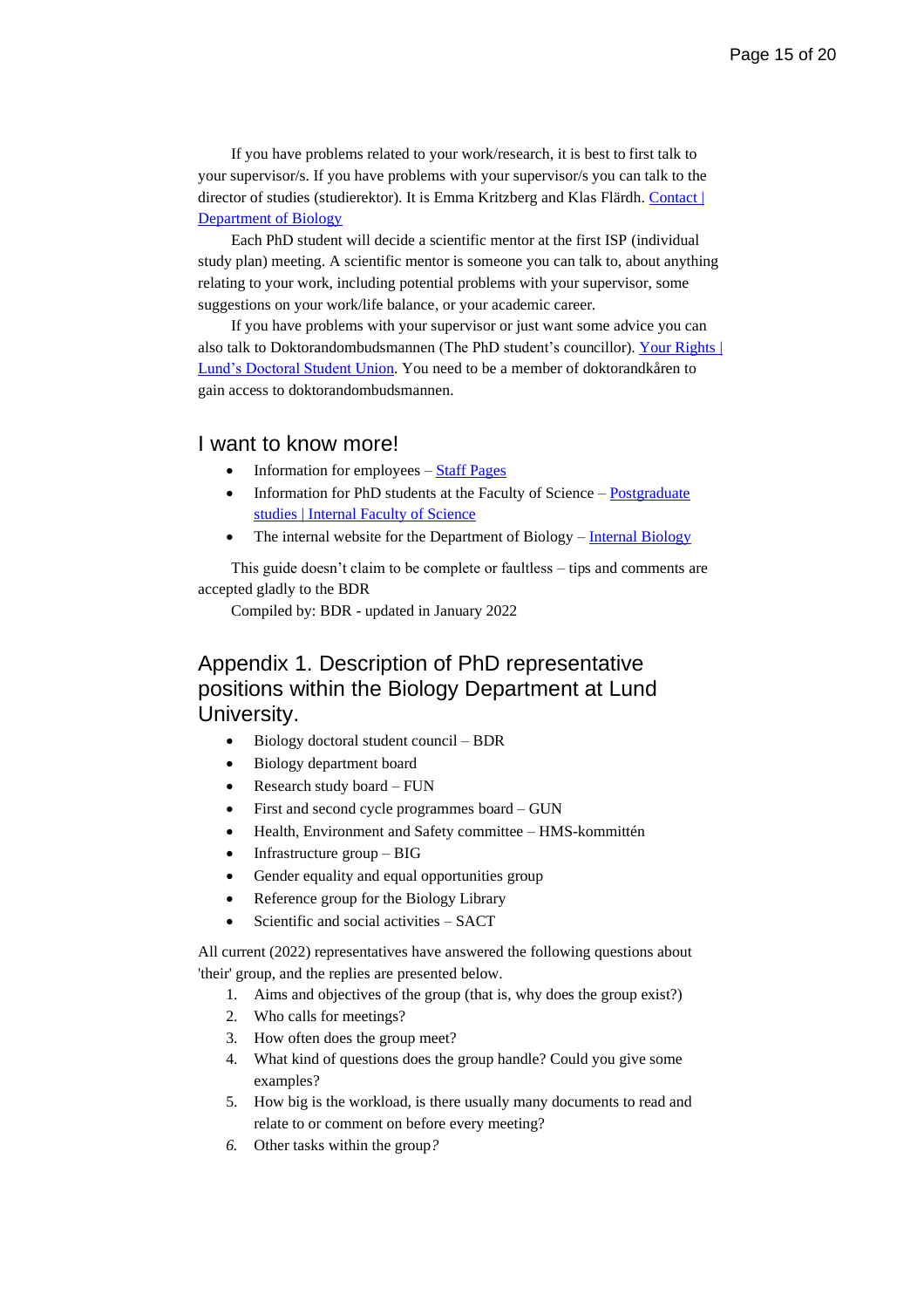- 7. Are tasks split evenly between all group members or is there a specific 'working group'?
- *8.* Anything else you think is interesting or important to know?

# <span id="page-15-0"></span>**Biology doctoral student council, BDR (Biologiska Doktorandrådet)**

- 1. The BDR consists of a group of PhD students in biology that comprises one representative from each unit. Briefly, the job of the BDR representatives consists of providing a link between the PhD students and the different boards, especially NDR (Naturvetenskapliga Doktorandrådet, Science faculty PhD representative board), institutionsstyrelsen (Biology Department Board) and FUN (Forskarutbildningsnämnden) as well as to convey important information to all PhD students (through monthly reports sent on the Biology blog and meetings within each unit). BDR also discuss points raised/problems encountered by PhD students and give information to new PhD students.
- 2. We take turns in being chair, secretary, and minutes approving person. The person being a secretary at one meeting calls the next meeting, sends out the agenda and chairs that meeting.
- 3. Approximately once a month but at least three times per semester.
- 4. See point 2 above.
- 5. How much work is involved depends entirely on how ambitious the group wants to be. There are, however, a few regular tasks: organize the nominations of PhD students for the different boards in biology, organize the election and venue of guest lecturers chosen by PhD students.
- 6. Lately, we have been discussing the new system for the individual study plan and the best way to get information out to the PhD students about how to fill it in.
- 7. We split the jobs between us, according to interest and time available.
- 8. This is a very good opportunity to get involved with PhD students' rights and other important issues relevant to PhD students. All meetings are held in English. Good for your CV!

# <span id="page-15-1"></span>**Biology Department board (biologiska institutionens styrelse)**

- 1. The board deals with anything and everything related to the biology department, including (but not limited to) important PhD-related issues – such as budgets, employments, organisation of the department, infrastructure, equipment, teaching hours, and much more.
- 2. Secretary: Joakim Nilsson [\(joakim.nilsson@biol.lu.se\)](mailto:joakim.nilsson@biol.lu.se)
- 3. On average once a month.
- 4. See point 2.
- 5. The board does require some reading of documents in preparation before each meeting.
- 6. On occasion, there will be votes held on important topics, and then it is essential that we, as PhD students, have a vote. One of the main purposes of having a representative on this council is to be able to get up-to-date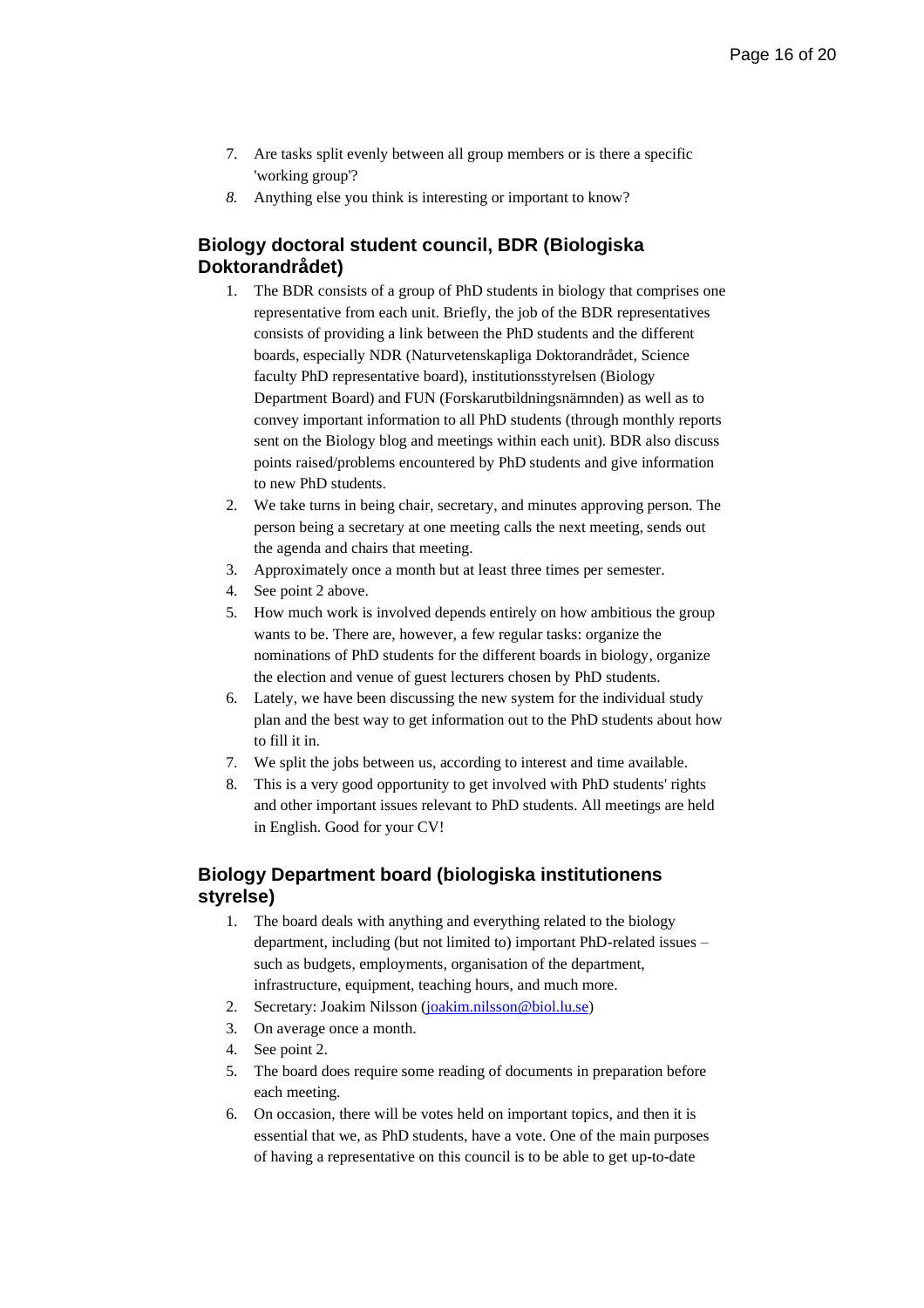information about the happenings at the department, which may affect PhD students greatly.

- 7. Evenly split
- 8. The meetings are held in Swedish.

# <span id="page-16-0"></span>**Research study board, FUN (Forskarutbildningsnämnden)**

- 1. Questions and topics about Research Education (RE). Discussing pros and cons, problems, and solutions, and collecting opinions from others. I think the most important is to improve the flow of information between PhD students and FUN in both directions.
- 2. Secretary: Annika Hecktor [\(annika.hecktor@biol.lu.se\)](mailto:annika.hecktor@biol.lu.se)
- 3. Approximately once a month on average. Fairly strict meeting times usually two hours long.
- 4. Rules regarding the salary ladder for PhD students, the RE web pages, new individual study plan, stipend PhD students. Which courses should be compulsory? Which subfields should exist within biology? How should the supervisor committee be structured in the future? And similar questions.
- 5. There is usually not so much to prepare before meetings, sometimes read a couple of documents, sometimes a task will be to discuss in subgroups, sometimes other minor tasks. The board gains a lot from suggestions and ideas as well as opinions from the PhD student council.
- 6. Very diverse as described above.
- 7. Usually, the directors of studies (studierektorerna) present a suggestion when a new issue emerges. Then it's up to us to check whether it's of interest to PhD students or whether we should bring an alternative suggestion.
- *8.* FUN has an open and integrating working atmosphere, but one needs to be tough and very clear with one's opinions and thoughts. Important: You need to be able to speak, read and understand Swedish!

# <span id="page-16-1"></span>**First and second cycle programmes board, GUN (Grundutbildningsnämnden)**

- 1. The First and second cycle programmes board runs the basic education within the department and has the overall responsibility for this.
- 2. Secretary: Juana Bernal [\(juana.bernal@biol.lu.se\)](mailto:juana.bernal@biol.lu.se)
- 3. Once a month
- 4. GUN works with educational issues at the basic and advanced levels (masters). The group also works to integrate all basic education activities.
- 5. Not so big. There isn't always anything specific to have an opinion about but usually, there are some documents to read through, though not long ones. Some course plans and course evaluations, some other things to read through.
- 6. Take turns in proofreading the protocol.
- 7. There is no specific working group. Groups are assembled as and when necessary but usually consist of persons more directly involved in the basic education, like study advisors and directors of studies.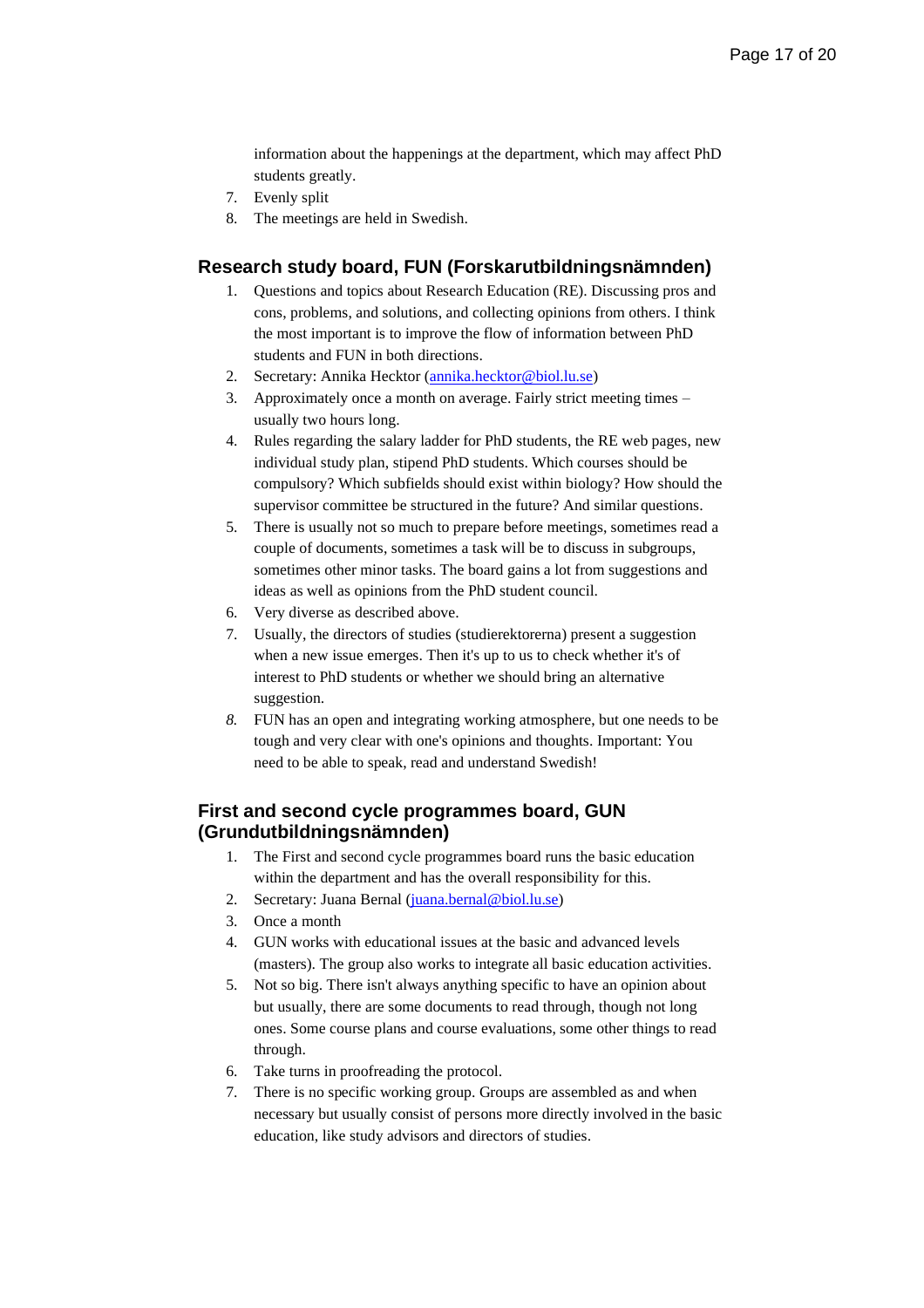8. This position is good for anybody who wants an insight into how basic education is planned and run. It allows influencing the structure of courses which might be useful for anybody who teaches a lot. Coffee and cake are included at every meeting :-) The meetings are in Swedish, so being able to read, speak and understand Swedish is a requirement. Usually, at every meeting, you are asked to give an update of things happening in BDR, why it is important to talk to members in BDR before every meeting.

# <span id="page-17-0"></span>**Health, Environment and Safety committee (HMS)**

- 1. The main task for the HMS committee is to monitor and coordinate the University- and faculty-wide policies regarding health, environment, and safety.
- 2. Secretary: Erling Jirle [\(erling.jirle@biol.lu.se\)](mailto:erling.jirle@biol.lu.se)
- 3. 2-3 times per semester
- 4. New rules concerning the safe handling of chemicals, accidents and incidents at the department, and safety inspections – including the annual psycho-social safety inspection.
- 5. Small. There are usually a few documents to read before each meeting.
- 6. –
- 7. No working groups.
- 8. The meetings are in Swedish.

# <span id="page-17-1"></span>**Infrastructure group, BIG (Infrastrukturgruppen)**

- 1. To summarise and organise infrastructure available to everybody within the Department of Biology.
- 2. Secretary: Erling Jirle [\(erling.jirle@biol.lu.se\)](mailto:erling.jirle@biol.lu.se)
- 3. 4-5 times per semester
- 4. For instance, how/whether the microscopy centre should be updated, how much should it cost to use the microscopes. The greenhouses, what should be done with the renting out? How should the staff issue be solved?
- 5. Some work is done in between meetings so it depends on how much you take on. There is not all that much reading to do before meetings and the meetings are short and to the point
- 6. –
- 7. No working groups, the workload is split between different persons.
- 8. Also keeps an inventory of heavy equipment.

# <span id="page-17-2"></span>**Gender equality and equal opportunities group (Jämställdhetsgruppen)**

- 1. To discover, highlight, discuss, prevent, and work against discrimination at work.
- 2. Chairperson: Anna Runemark [\(anna.runemark@biol.lu.se\)](mailto:anna.runemark@biol.lu.se)
- 3. Once per month
- 4. Offer regular presentations by invited researchers (and especially encourage invitations to people from underrepresented groups). Present data on proportion male/female external lecturers at the department. Spread information about the faculty action plan and this local action plan via the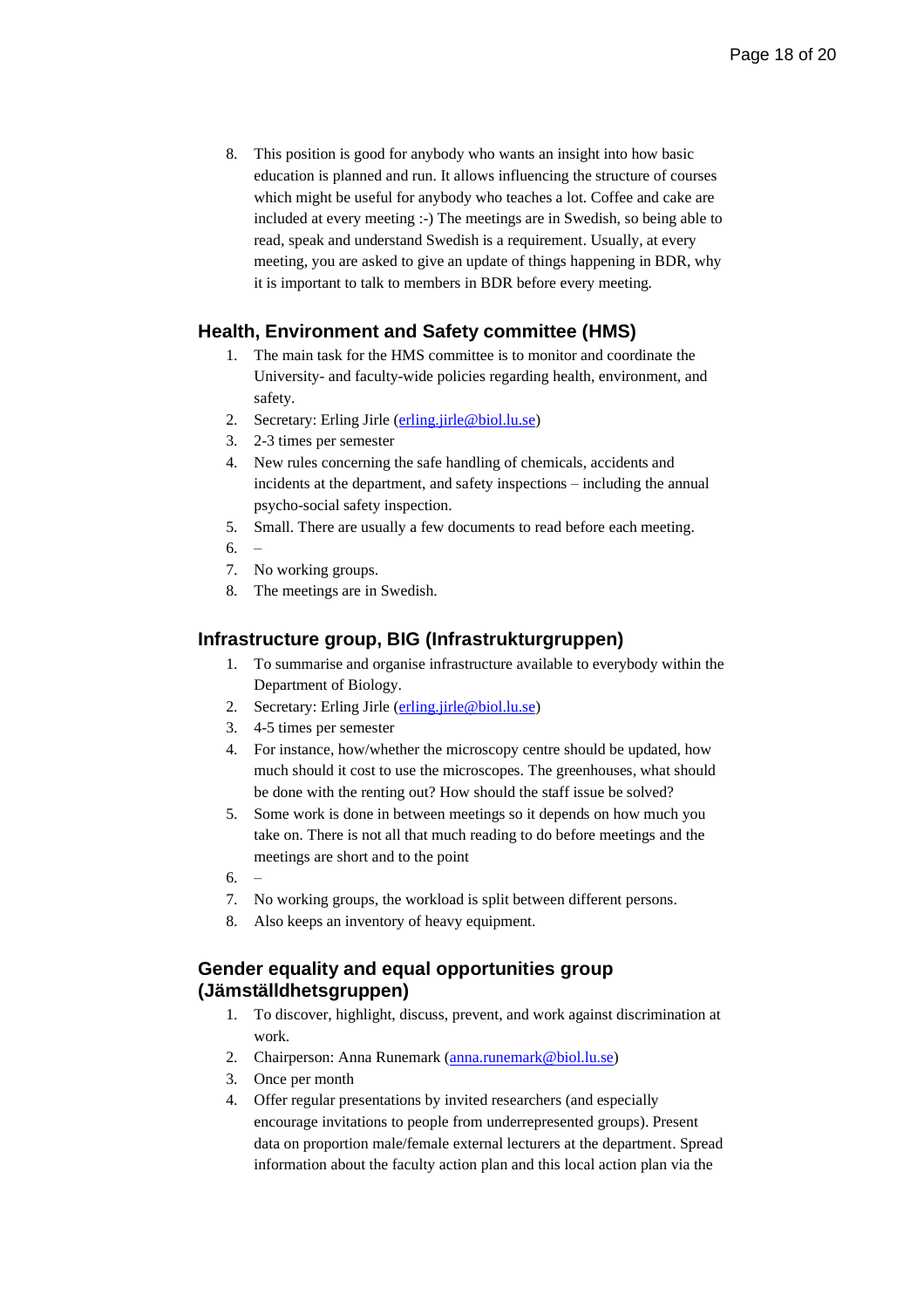Biology blog and mail list (Anslagstavlan). Create opportunities for contact and network building between all categories of personnel through, for example, the invitation of randomly selected employees to regular "Equality coffee breaks" which also provide opportunities for discussing gender and equality issues. We also aim to offer all employees at least one yearly workshop/training program or seminar with a focus on gender and equal treatment perspectives

- 5. Sometimes there are documents to read but usually very short. The workload is generally small but larger at times, for example when editing the action plan.
- 6. It's good to have some knowledge of equality and discrimination and the theories behind this. For example, what forms it can take, pros and cons with different types of equality and methods to get there.
- 7. The work is split evenly, but PhD students don't carry as large a responsibility as other group member.
- 8. It is usually a very nice and well-informed group that thrives to bring up questions with regards to gender equality and equal opportunities. Following university policy with regards to Discrimination, Equal treatment, Recruitment and Promotion, Leadership, Pay rates and terms of employment, Gender perspectives and intersectional perspectives, the Department of Biology has developed an action plan for gender equality and equal opportunities (jämställdhet och likabehandling, JoL-plan) as a local extension of the action plans created by the Faculty of Science and Lund University centrally.

# <span id="page-18-0"></span>**Reference group for the Biology Library (Referensgrupp för biologibiblioteket)**

- 1. The group is responsible for the department library services.
- 2. Chairperson: Kristina Holmin Verdozzi [\(kristina.holmin\\_verdozzi@science.lu.se\)](mailto:kristina.holmin_verdozzi@science.lu.se)
- 3. 2 meetings per year
- 4. For example, the usage of e-media and e-books, the library budget, and workshops/seminars that the library arranges.
- 5. The workload is minimal.
- 6. –
- 7. It is mainly the library staff that informs the group about current issues. The rest of the group listen and comments on what's being discussed.
- 8. Meetings are in Swedish

# <span id="page-18-1"></span>**Scientific and social activities, SACT (Gruppen för vetenskapliga och sociala aktiviteter)**

- 1. Integrate scientific activities within the biological institution which are of general interest, and understandable for all employees of the Department of Biology
- 2. Chairperson: Nathalie Feiner [\(nathalie.feiner@biol.lu.se\)](mailto:nathalie.feiner@biol.lu.se)
- 3. Meet almost every month for no longer than 1 hour.